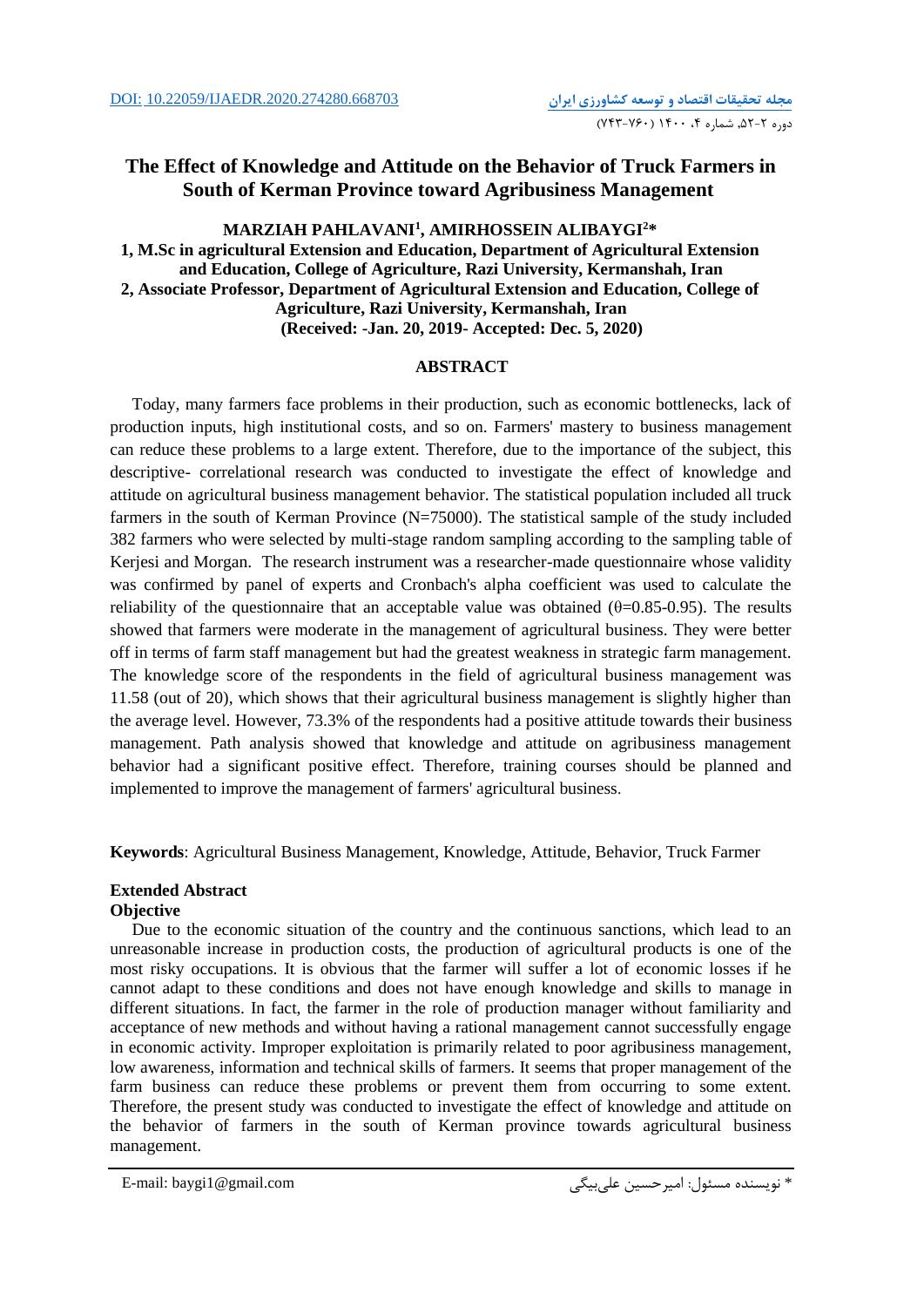#### **Methods**

The statistical population of this descriptive survey study included 75,000 farmers in the south of Kerman province. The sample size was 382 and multi-stage random sampling method was used. A researcher-made questionnaire was used to collect data. The questionnaire consisted of four parts, the first part was related to the individual characteristics of the farmers. The second part of the questionnaire included 48 items to assess farmers' knowledge of agricultural business management, which is divided into eight areas: production management, farm staff management, leadership management, communication management, risk management, sales and marketing management, strategic management Farm and farm financial management were separated. The third part was related to the study of farmers' attitudes toward the importance of agricultural business management, which included three parts: 1- cognitive dimension, 2- emotional dimension and 3- psychological-motor dimension. The fourth part of the questionnaire was dedicated to farmers' behavior in relation to agricultural business management, which was also measured in eight levels of management. The content and appearance validity of the questionnaire were confirmed using the opinions of the panel of experts. The reliability of the questionnaire was assessed by calculating the Cranach's alpha coefficient and an acceptable value was obtained. Data analysis was performed by SPSS and Amos software.

#### **Results**

In general, the respondents' knowledge score in the field of agricultural business management showed the average knowledge of the respondents in this field. The general attitude of farmers towards the management of the agricultural business was good. So that the attitude of the respondents in cognitive, emotional and behavioral dimensions was moderate and high. Overall, the findings indicated that the cognitive, emotional and behavioral dimensions of the respondents regarding the management of the agribusiness were favorable. Prioritizing different business management skills of workers on average also showed that workers are in good condition in terms of farm staff management, leadership skills and production management, and these three skills are ranked. First is their skills, And these three skills are in the first ranks of their skills, but the skills in which workers are not in a good position and are weak are sales and marketing management, farm financial management and strategic management, which are in the rank of Were at the bottom. Examining the relationship between independent variables showed that there is a direct relationship between knowledge and attitudes of respondents. Relationship between attitude and dependent variable that is the behavior of responsible employees in the field of business management; indicates a direct relationship between these two variables. Examining the direct and indirect effects of influential variables in the model of the effect of knowledge and attitude on the behavior of agricultural business management, showed that the variable of knowledge in the field of agricultural business management had the greatest impact on behavior in this field.

#### **Discussion**

Due to the fact that farmers did not have adequate knowledge in the field of agricultural business management. Therefore, the extent of their knowledge has a direct impact on their behavior. The accuracy of this information is evident in the study of farmers' knowledge and behavior in each of the areas of agribusiness management. In the study of attitude, the cognitive or cognitive dimension had a moderate average, and this also affected the psycho-motor dimension and had the lowest average. According to the findings, the attitude of most of the respondents was positive but the behavior and knowledge of the respondents were poor. Therefore, it can be understood that although the attitude of most people was positive, but the knowledge of individuals had the greatest impact on their behavior, which was confirmed by path analysis, so that the indirect effect of knowledge on Behavior was more than the direct effect of attitude on behavior.

#### **Conclusion**

Respondents' poor knowledge in agribusiness management has played an important role in the emergence of favorable behavior in this area. If farmers have the appropriate knowledge in each of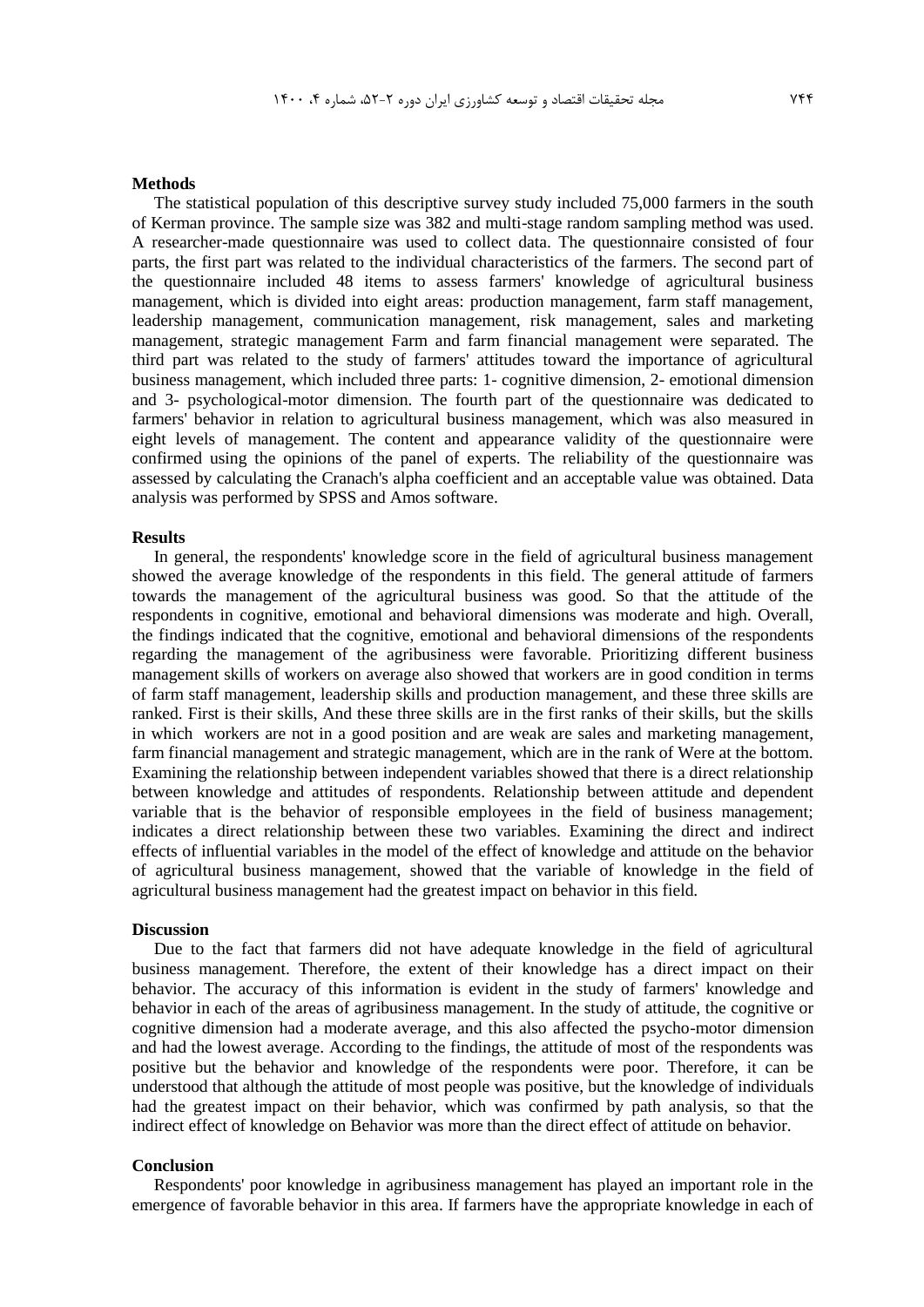the areas of business management and subsequently show this knowledge in their behavior, it can be expected that their problems in terms of successive economic losses will be reduced. It can be expected that their problems will also be reduced in the context of successive economic losses. Even problems that may not be related to farmers and have structural and organizational roots, with the correct knowledge in the field of agricultural business management and appropriate to the conditions and situation can be from the intensity of their impact on business. Farmers stopped. So until farmers 'knowledge in any area of agribusiness management improves, farmers' behavior will remain the same, causing successive losses at the end of the growing season. Therefore, the officials should not be unaware of this, and investing in this region to solve the problems of farmers will undoubtedly affect the country's economy. Especially since most of the farmers studied are young farmers, as young farm managers play an important role in the country's economy.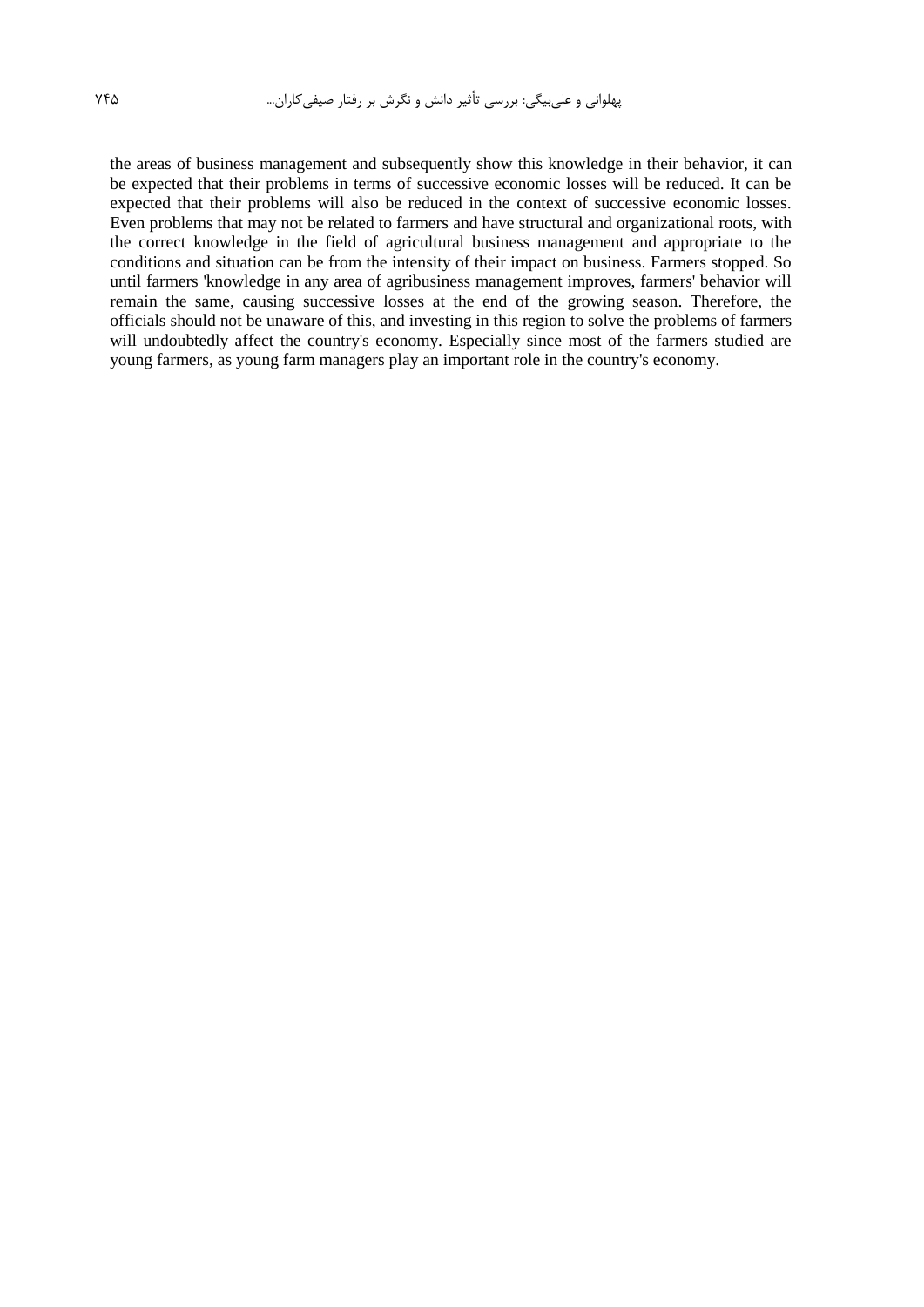**بررسی تأثیر دانش و نگرش بر رفتار صیفیکاران جنوب استان کرمان نسبت به مدیریت کسبوکار زراعی**

**، امیرحسین علی بیگی <sup>1</sup> مرضیه پهلوانی \*2 ،1 دانش آموخته ی کارشناسی ارشد ترویج و آموزش کشاورزی ، گروه ترویج و آموزش کشاورزی، دانشکده کشاورزی، دانشگاه رازی، کرمانشاه، ایران ،2 دانشیار گروه ترویج و آموزش کشاورزی، دانشکده کشاورزی، دانشگاه رازی، کرمانشاه، ایران )تاریخ دریافت: -97/10/30 تاریخ تصویب: 99/9/15(**

**چکیده**

**امروزه، بسیاری از کشاورزان در تولید خود با مشکالت عدیدهای از جمله تنگناهای اقتصادی، کمبود نهادههای تولیدی، هزینههای نهادی باال و غیره مواجه هستند. تسلط کشاورزان به مدیریت کسبوکار میتواند تا حدود زیادی این مشکالت را کاهش دهد. لذا، با توجه به اهمیت موضوع این پژوهش توصیفی- همبستگی با هدف بررسی تاثیر دانش و نگرش بر رفتار صیفیکاران جنوب استان کرمان نسبت به مدیریت کسبوکار زراعی انجام گرفت. جامعه آماری پژوهش را کشاورزان صیفیکار جنوب استان کرمان تشکیل دادند )75000 =N ) که بر اساس جدول کرجسیومورگان تعداد 382 کشاورز به روش نمونهگیری تصادفی چندمرحلهای انتخاب شدند. ابزار تحقیق پرسشنامه محقق ساختهای بود که روایی آن به تأیید پانل متخصصان رسید و برای محاسبه پایایی پرسشنامه از ضریب آلفای کرونباخ استفاده گردید که مقدار قابل قبولی بهدست آمد )/85-0/95 0=(. نتایج نشان داد، کشاورزان در مدیریت کسب وکار زراعی در سطح متوسط بودند. آنها در زمینه مدیریت کارکنان مزرعه وضعیت بهتر و لیکن بیشترین ضعف را درمدیریت استراتژیک زراعی داشتند. نمره دانش پاسخگویان در زمینه مدیریت کسب و کار زراعی 11/58 )از 20( بهدست آمد که نشان می- دهد مدیریت کسب وکار زراعی صیفیکاران از سطح متوسط اندکی باالتر است و 73/3 درصد افراد نسبت به مدیریت کسبوکار خود نگرش مثبتی داشتند. نتایج حاصل از تحلیل مسیر نیز نشان داد که دانش و نگرش بر رفتار مدیریت کسبوکار زراعی تاثیر مثبت و معناداری دارد. بنابراین، توصیه میگردد برای بهبود مدیریت کسب وکار زراعی صیفیکاران جنوب کرمان نسبت به ارتقای سطح دانش آنان دورههای آموزشی غیررسمی برنامهریزی و اجرا شود.**

**واژههای کلیدی: مدیریت کسبوکار زراعی، دانش، نگرش، رفتار، کشاورز صیفیکار.**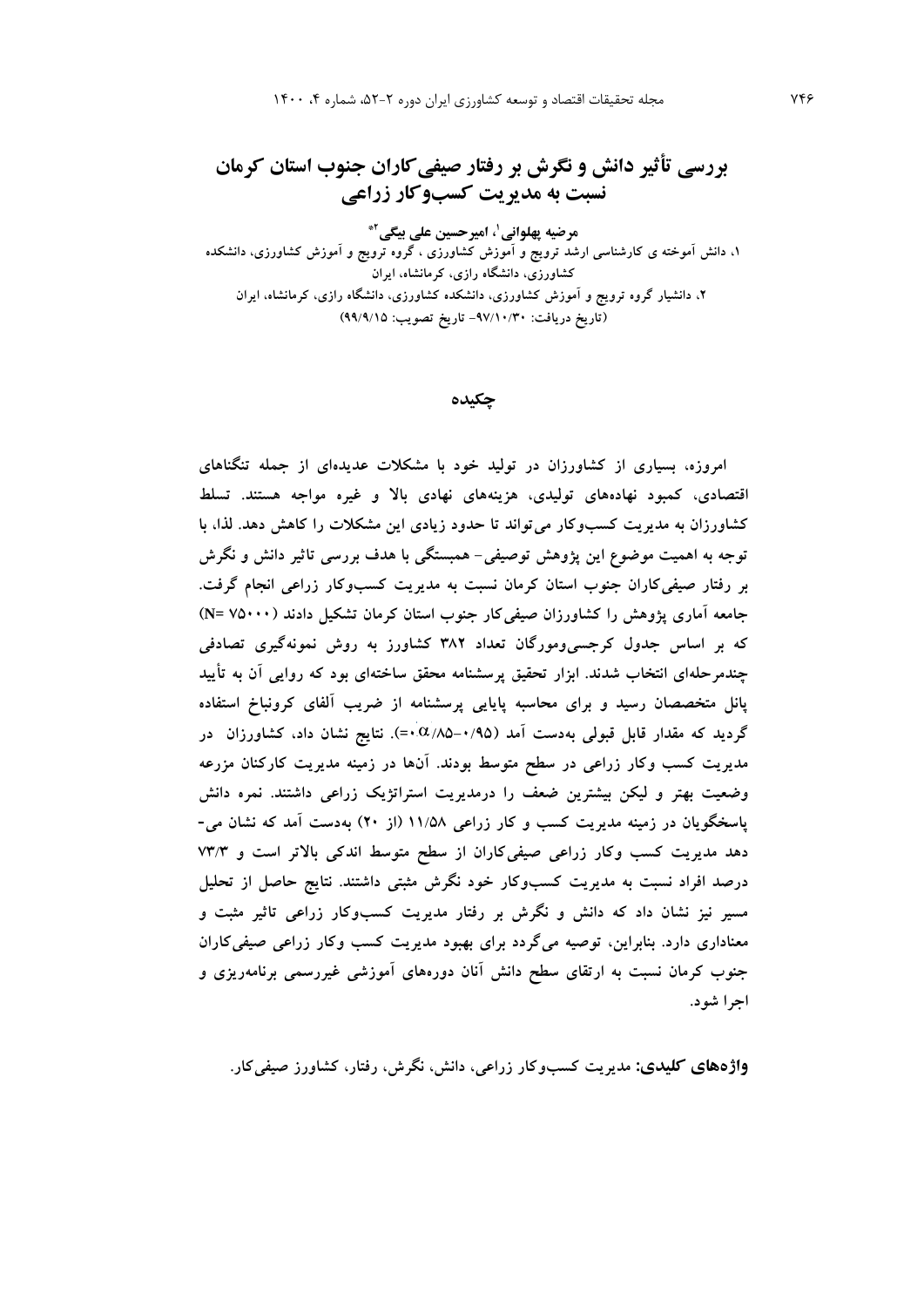ورودي مزرعه بسیار باالتر از درآمد نهايی آنها میباشد. اين مشکالت موجب شده که بسیاري از کشاورزان به خصوص قشر جوان روستا، میل و رغبت خود را نسبت به فعالیت در بخش کشاورزي که يکی از پايههاي اساسی اقتصاد کشور است از دست بدهند و زمینهاي خود را رها کرده و به کارگري در کالن شهرها روي آورند )2018 ,Sazmanejahadekeshavarzi).

بهرهبرداري نادرست بیش از هرچیز به ضعف مديريت کسبوکار زراعی، پايین بودن آگاهی، اطالعات و مهارت فنی کشاورزان مربوط است و اين موضوع که تولیدکنندگان تا چه حد مديريت کسبوکار خود را می- دانند و دانش و نگرش بر عملکرد مديريت کسبوکار آنها تا چه حد موثر است. اين مهم بهويژه در مورد بهرهبرداران خرد که بخش وسیعی از کشاورزان کشور را تشکیل میدهند بیشتر صادق است (Sommer, 2019) بهنظر میرسد که مديريت صحیح کسبوکار مزرعه بتواند مشکالت ياد شده را کم کند و يا تا حدودي از بروز آنها جلوگیري نمايد زيرا مديريت کسبوکار زراعی اهمیت زيادي نهتنها در بخش کشاورزي کشورهاي توسعهيافته و تجاري جهان بلکه در کشاورزي کشورهاي در حال توسعه و نوع امرار معاش آنها بهعهده دارد )2018 ,Fish). مدير مزرعه نه تنها بايد روشهاي مختلف تولید را درک کند، بلکه بايد نگران هزينهها و بازده خود نیز باشد. او بايد بداند که چگونه منابع تولیدي کمیاب در کسب و کار کشاورزي را جهت رسیدن به اهداف خود اختصاص دهد و در همان زمان به نیروهاي اقتصادي که هم در داخل و هم در خارج از مزرعه بهوجود می آيند، واکنش نشان دهد.

مديريت کسبوکار مزرعه شامل داشتن اهداف براي مزرعه و تعیین راه براي رسیدن به آنها می- باشد )2000 ,Zoller). بهرهبرداري که داراي توانايی مديريت کسب و کار زراعی باشد، میتواند با برنامهريزي صحیح، سازماندهی و کنترل تمامی جوانب مزرعه و واحد تولیدي، خود را به موفقیت و کسب سود برساند )2018 .,al et Bond). در مديريت کسب و کار، رفتار عنصري مهم و تأثیرگذار میباشد و نوع رفتار می- تواند کسبوکار را مديريت نمايد ( Buglar et

#### **مقدمه**

با توجه به شرايط اقتصادي کشور و تحريمهاي پی- درپی که متعاقب آن افزايش بیرويه هزينههاي تولید را در پی دارد، تولید محصوالت کشاورزي در اين شرايط يکی از پرمخاطرهترين مشاغل محسوب میشود ),2015eta Sabziyanmollai). بديهی است که کشاورز اگر نتواند خود را با اين شرايط سازگار کند و دانش و مهارت کافی را جهت مديريت در شرايط گوناگون نداشته باشد متحمل ضررهاي اقتصادي زيادي خواهد شد )2014 .,al et Golzar). از طرفی نداشتن اطمینانی که در میزان تولید، قیمت و بهتبع آن در میزان درآمد کشاورزان وجود دارد، توسعه مداوم فناوري و افزايش عدم قطعیت، که مشخصه بخش کشاورزي است، موجب يک بیثباتی در کسب و کار کشاورز میگردد. اين تغییرات بدون شک ادامه و وجود خواهد داشت و با توجه به تغییرات چشمگیر فناوري بیشتر نیز خواهد شد .(Al-Rimawi, 2004)

کشاورز در نقش مدير تولید بدون آشنايی و پذيرش شیوههاي نوين و بدون برخورداري از يک مديريت منطقی نمیتواند با موفقیت به فعالیت اقتصادي بپردازد )2018 .,al et Yaghoobi). همانگونه که صیفیکاران جنوب استان کرمان از فعالیت اقتصادي خويش ناراضی بوده و بهرهبرداران اين بخش با مشکالتی از قبیل عدم بهرهبرداري مطلوب از عوامل مختلف تولید مواجه هستند. جنوب استان کرمان قطب تولید صیفیجات است و شغل اصلی مردم نیز کشاورزي است. اين منطقه با سطح زيرکشت حدود 242 هزار هکتار، 29درصد سطح زيرکشت و حدود 67درصد از کل تولید محصوالت کشاورزي و دامی استان و حدود 4درصد از تولید کشور را به خود اختصاص داده و به تنهايی در 10 محصول کشاورزي رتبه اول تا سوم تولید و سطح زيرکشت کشور را داراست و رتبهي اول در تولید هندوانه را به خود اختصاص داده است. اما با توجه به اين پتانسیلها و کیفیت مرغوب محصوالت کشاورزي اين منطقه، کشاورزان از درآمد کسب و کار خود راضی نیستند و همیشه محصولی که کیفیت آن تأيید شده است روي زمین میماند و سبب میگردد کشاورزان هزينههاي هنگفتی را محتمل شوند. بهگونهاي که هزينههاي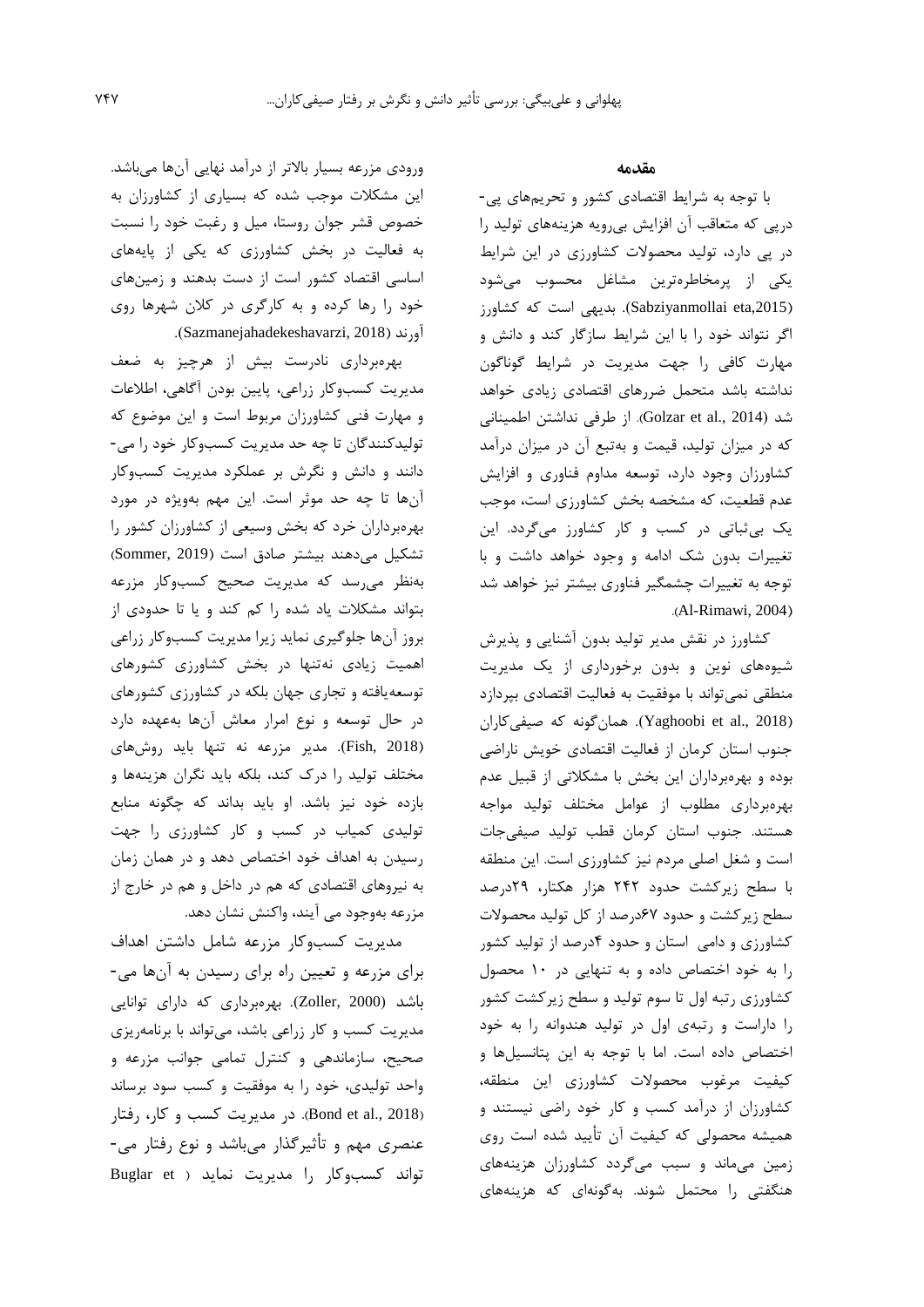al,2018). از طرفي، بر اساس نتايج مطالعات دانش و نگرش بر رفتار تأثیرگذار میباشد، دانش به میزان اطالعات و آگاهیهاي افراد در مورد کسبوکار خود و نگرش به معنی قضاوت فرد درباره خوب يا بد بودن نتايج رفتار اشاره دارد) Sabziyanmolai etal,2015). در زمينه تأثير رفتار بر مديريت كسبو-کار و اهمیت دانش و نگرش بر روي رفتار مطالعاتی انجام گرفته است از جمله در Ghelavandi&Noorolhahe noorvandi(2016( پژوهشی با عنوان نقش دانش و نگرش کشاورزان در استفاده از سموم شیمیايی نشان دادند که ارايه آموزشهاي مختلف در ارتباط با مضرات سموم شیمیايی سبب تغییر نگرش کشاورزان نسبت به مزاياي کاربرد سموم میگردد و در نتیجه، شاهد رفتار متفاوتی از کشاورزان در میزان استفاده از اين سموم خواهیم بود. )2016).,al et Faryabi در پژوهش خود بر روي گلخانهداران به اين نتیجه دست يافتند که وضعیت دانش گلخانهداران در مديريت کسب و کار مطلوب اما نگرش آنها در حد متوسط میباشد و بین نمره عملکرد با دانش و نگرش ارتباط معناداري وجود دارد. ) Dehghani 2014) در پژوهش خود با عنوان اصالح نگرش نسبت به استفاده از سموم شیمیايی، گامی بهسوي کشاورزي پايدار به اين نتیجه دست يافت که تغییر نگرش کشاورزان نسبت به استفاده از سموم شیمیايی بر روي رفتار آنها در استفاده و کاربرد سموم تأثیر مثبتی خواهد داشت. مهمترين نظريه محکمی که ثابت میکند رفتار تحت تاثیر نگرش فرد است، نظريه فیش باين و آيژن می باشد Ajzen( .(1980 ,Fishbein& . بهطور خالصه، میتوان اين نظريه را اين گونه بیان کرد که اگر فرد نگرش مثبتی نسبت به انجام رفتار داشته و افرادي که از نظرش مهم هستند اجراي رفتار او را تأيید نمايند و نیز باور داشته باشند که انجام رفتار تحت کنترل

اوست، آنگاه قصد میکند که رفتار مذکور را انجام دهد.

)2004) .,al et Rimawi-Al در مطالعهاي با هدف بررسی نگرشها و مهارتهاي کشاورزان درباره مديريت کسبوکار مزرعه به اين نتايج دست يافت که مديران مزرعه تا حد زيادي تجاري بودند. آنها نگرش را در سه سطح شناختی، عاطفی و روانی حرکتی تقسیمبندي نمودند و تأثیر آن را بر مديريت کسبوکار بررسی نمودند، نتیجه پژوهش نشان داد که نگرش شناختی و عاطفی بهرهبرداران در سطح متوسط و نگرش روانی- حرکتی آنها از سطح متوسط پايینتر میباشد. ) 2018).,al et Onyumaدر پژوهشی با عنوان تاثیر مديريت در تولید محصوالت کشاورزي در کشور کنیا، به نقش مهارتهاي مديريتی پرداختند. نتايج حاصله نشان داد که فراخواندن کشاورزان خرده پا بهمنظور بهبود مهارتهاي مديريتی آنها کامالً ضروري است. از جمله راهکارهاي افزايش اين مهارتها عبارتاست از: ايجاد انگیزه براي باال بردن مديريت موثر مزرعه، برگزاري دوره هاي آموزشی- ترويجی، قدرت دادن به کشاورزان خرده پا در جهت افزايش سطوح کشت و تشکیل شرکتهاي تعاونی میباشد. در تحقیقی دیگر که توسط ( Burton et 2017) .,al تحت عنوان نگرش اجتماعی در زمینه مديريت آب در استرالیاي غربی انجام شد، نشان داد کشاورزانی که در سطح باالتري از دانش قرار داشتند نگرش مثبتتري نسبت به مديريت آب داشته و از لحاظ درآمد ساالنه کشاورزي نیز در سطح باالتري قرار بودند. (2004) .,al et Rimawi Al در مطالعهاي با هدف بررسی نیازهاي آموزشی تولید در مديريت مزرعه و مهارتهاي بازاريابی به اين نتايج دست يافتند که اکثر تولیدکنندگان نیازي به درک شرکت در فعالیت هاي آموزشی در مديريت مزرعه و مهارت هاي بازاريابی نمی- ديدند.

در ارتباط با تأثیر دانش بر نگرش و اثر مستقیم و غیرمستقیم نگرش بر رفتار مطالعات مختلفی انجام شده است که در تمامی آنها دانش بر نگرش اثر مثبت و مستقیمی را نشان میدهد )2010 ,Omani؛ Afshani, ؛Ferdowsie, 2007 ؛Shabanietal, 2014 Hejazi & Eshghi, ؛Heidarisareban, 2011 ؛2008 2014(. )2016) Jahan در مطالعهاي تحت عنوان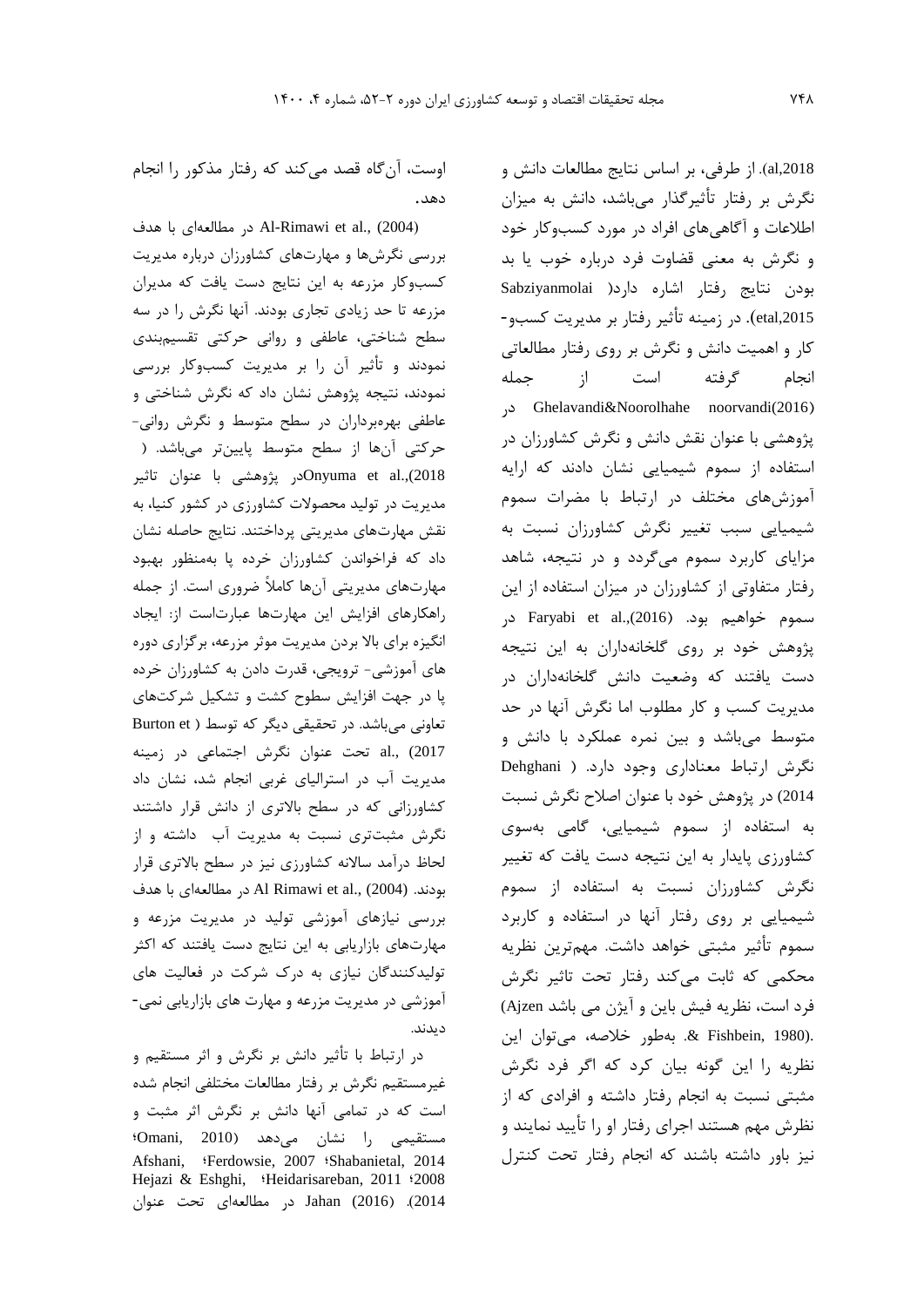"مديريت بازاريابی کشاورزي در بنگالدش و ايجاد عصر جديد در بازاريابی" به اين نتیجه رسید که مديريت بازاريابی بهعنوان پل ارتباطی بین تولیدکنندگان و مصرفکنندگان است و میتواند باعث بهبود وضعیت تولیدي کشور شود.

)2002) .,al et Boehlje مهارتهاي مديريت کسب- وکار مزرعه را به هشت سطح تقسیم کرده که شامل موارد زير است: ١- مهارتهاي مديريت توليد ٢-مهارتهاي مديريت فروش -3 مهارتهاي مديريت مالی -4 مهارتهاي مديريت کارکنان -5 موضعگیري استراتژيک ۶- مهارتهاي مديريت ارتباطات ۷- مهارت-هاي رهبري و ٨- مهارت هاي مديريت ريسک. آنها همچنین مجموعهاي از وظايف کلیدي براي مديران کسب و کار مزرعههاي لبنی را شامل: تولید و حفاظت محصوالت، تولید و پرورش حیوانات، انتخاب ماشینآالت و تعمیر و نگهداري، جنبههاي اقتصادي مديريت مزرعه، امور مالی و اعتباري، بازاريابی، مديريت کار و ارتباطات، جمعآوري اطالعات دانستهاند.

با مروري بر تحقیقات انجام شده در داخل و خارج کشور میتوان اينگونه برداشت کرد که رفتار تحت تاثیر عوامل مختلفی است که مهمترين آنها نگرش، دانش و آگاهی می باشد. بهعبارتی، دانش میتواند باعث بهبود نگرش و نگرش نیز روي رفتار فرد جهت بهبود وضعیت تأثیر زيادي دارد. پژوهشهاي زيادي به اين نکته اشاره کرده و اذعان داشتهاند که دانش میتواند نقش مهمی در تغییر نگرش و رفتار داشته باشد ( ..Onyuma et al Burton et al., <sup>\$</sup>(Al Rimawi et al., 2004 <sup>\$2006</sup> 2017(. هر چند تاکنون پژوهشی که در مورد مديريت کسبوکار زراعی که اين مساله را آزمون کند، صورت نگرفته؛ اما با استناد به نتايج پژوهشهاي صورت گرفته در خصوص موضوعات ديگر فرض بر اين است که دانش نقش مهمی در نگرش و نگرش نیز نقش بسزايی در تعیین رفتار مورد نظر دارد. همچنین، بررسیهاي انجام شده و ارايه خالصه نتايج آنها نشان میدهد که مهم- ترين تقسیمبندي از مهارتهاي کسب و کار زراعی توسط )2002) .,al et Boehlje انجام شد که مهارتهاي مهم کسبوکار زراعی را در هشت سطح -1 مهارتهاي مديريت تولید -2 مهارتهاي مديريت فروش -3

مهارتهاي مديريت مالی -4 مهارتهاي مديريت کارکنان ۵- موضع گیری استراتژیک ۶- مهارتهای مديريت ارتباطات ٧- مهارتهاي رهبري و ٨- مهارت-هاي مديريت ريسک طبقهبندي نمود. چارچوب مفهومی اين تحقیق نیز بر پايه اين ديدگاه شکل گرفت از طرفی از آنجا که مطالعاتی که تاکنون صورت گرفته بیشتر در خصوص بررسی مهارتهاي مديريت مزرعه يا چالشهاي بازاريابی کشاورزي آن هم بهصورت محدود انجام شده است و هیچگونه پژوهشی در زمینه مديريت کسبوکار زراعی در ايران صورت نگرفته است، محقق نیز موفق به دستیابی به هیچگونه مطالعهاي بهطور دقیق در اين زمینه نشد، در کشورهاي خارجی نیز مطالعات محدودي در خصوص بررسی تاثیر دانش و نگرش بر رفتار کشاورزان نسبت به کسب و کار مزرعه صورت پذيرفته است. لذا، با توجه به اهمیت باالي موضوع مديريت کسبوکار زراعی و بالخص بررسی سطح دانش، بینش و رفتار کشاورزان جنوب استان کرمان درباره مديريت کسبوکارشان، در اين پژوهش سعی گرديد خال اطالعاتی موجود پر گردد. لذا، در پژوهش پیشرو بررسی تأثیر دانش و نگرش بر رفتار صیفیکاران جنوب استان کرمان نسبت به مديريت کسبوکار زراعی مورد بررسی قرار گرفت، همانگونه که نگاره 1 بهعنوان چارچوب مفهومی پژوهش نشان میدهد دانش مديريت کسبوکار و نگرش نسبت به آن از عوامل تاثیرگذار بر رفتار مديريت کسبوکار میباشند. همچنین، بر اساس مرور پیشینه نگاشتههاي انجام شده در رابطه با مهارت- هاي مورد نیاز مديريت کسبوکار زراعی، اکثر پژوهشگران به مهارتهايی اشاره نمودند که مربوط به هشت مهارت مديريتي (2002) .Boehlje et al بود و اکثر محققان اين نظريه را مبناي کار خود قرار دادند. لذا در اين پژوهش نیز مبناي سنجش مهارتها هشت سطح مديريت )2002) .,al et Boehlje بود که عبارت است از: -1 مهارتهاي مديريت تولید -2 مهارتهاي مديريت فروش -3 مهارت هاي مديريت مالی -4 مهارتهاي مديريت کارکنان ۵- موضع گيري استراتژيک ۶- مهارت-هاي مديريت ارتباطات -7 مهارتهاي رهبري و -8 مهارتهاي مديريت ريسک. همچنین با الهام از پژوهش (2004) .,al et Rimawi Alکه نگرش را متأثر از سه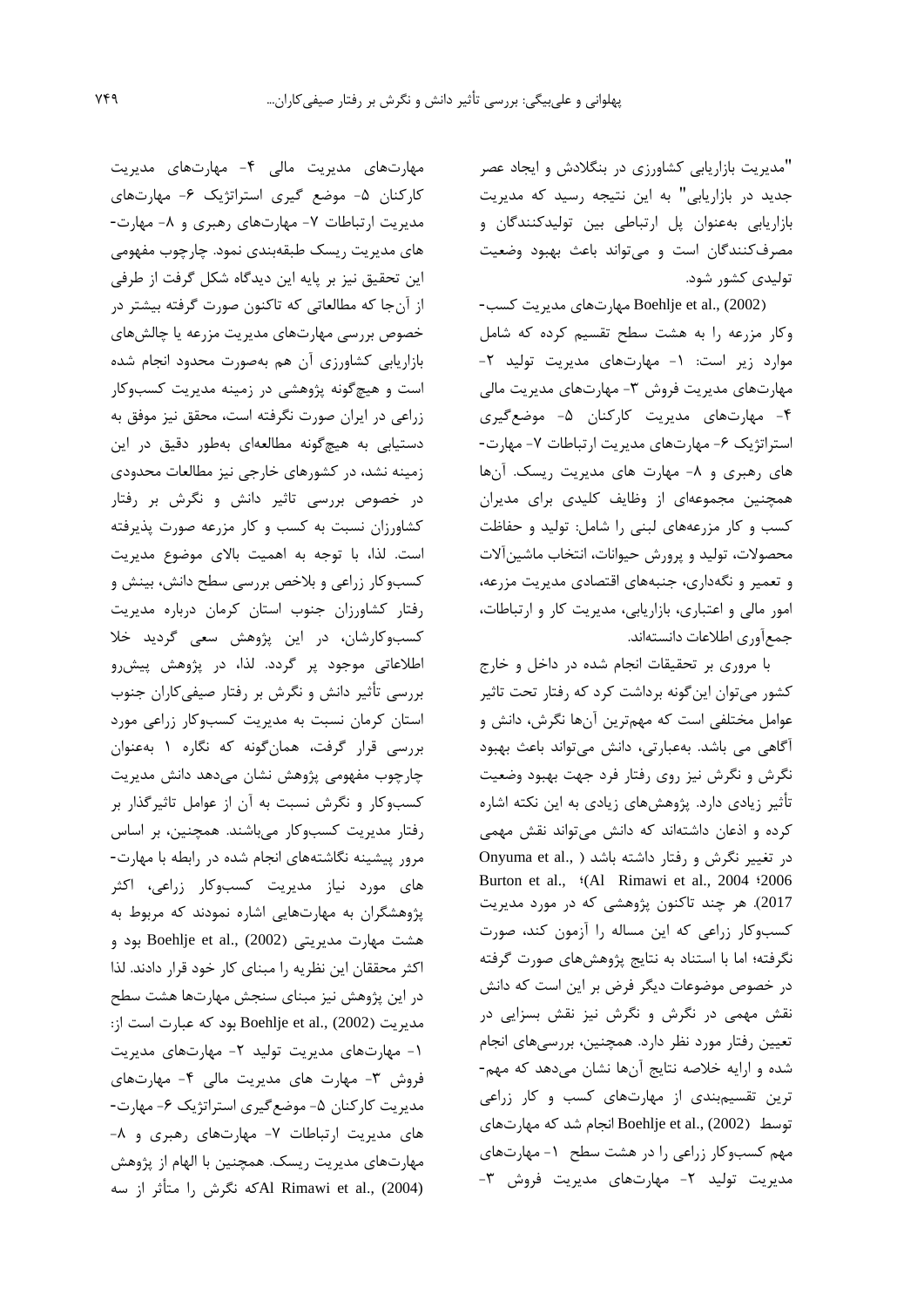سطح عاطفی، شناختی و روانی-حرکتی دانست، در پژوهش حاضر و همانطور که چارچوب مفهومی نشان میدهد )نگاره1( اين سه سطح از نگرش نیزمورد بررسی قرار گرفت. در نهايت، با استفاده از تئوري برنامهريزي فیش بین و آيژن)1980(، مطالعاتی که در زمینه هاي

تاثیر دانش و نگرش بر رفتار انجام شد ( .Rimawi et al Boehlje et al., ( نظريه و( 2004 ;Burton et al., 2017 2002)در خصوص مهارتهاي مديريت کسب و کار زراعی، چارچوب مفهومی زير براي رسیدن به اهداف پژوهش حاضر مهیا شده است.



نگاره ۱: مدل مفهومی پژوهش

## **روش تحقیق**

پژوهش حاضر از نظر رويکرد کمی، از جنبه هدف کاربردي و از جهت گردآوري دادهها توصیفی و به روش پیمايش بود. جامعه آماري اين تحقیق شامل 75000 هزار صیفیکار جنوب استان کرمان بودند. اين منطقه با هفت شهرستان جیرفت، کهنوج، عنبرآباد، منوجان، رودبارجنوب، قلعه گنج و فارياب جمعاً شامل 13 شهر، 16 بخش، 44 دهستان، 3901 روستا است و جمعیتی بالغ بر 730,000 نفر در اين منطقه سکونت دارند. حجم نمونه با استفاده از جدول نمونهگیري کرجسی و مورگان، 382 نفر برآورد گرديد و با توجه به حجم جامعه از روش نمونه گیري تصادفی چند مرحلهاي استفاده شد، به اين ترتیب که از بین 16 بخش استان کرمان، 20 درصد آنها به صورت تصادفی انتخاب شدند

که شامل سه بخش بود، از دهستانهايی که در اين سه بخش قرار داشتند 20 درصد به صورت تصادفی انتخاب شدند، پس از مشخص شدن دهستانها، 20 درصد روستاها در اين دهستانها به صورت تصادفی انتخاب گرديدند و در نهايت، حجم نمونه به تناسب روستاهاي انتخاب شده از بین صیفیکاران مشخص شد.

براي گردآوري دادهها از پرسشنامه محققساخته استفاده شد. پرسشنامه شامل چهار قسمت بود، قسمت اول مربوط به ويژگیهاي فردي بهرهبرداران بود. بخش دوم پرسشنامه شامل 48 گويه جهت بررسی میزان دانش کشاورزان نسبت به مديريت کسبوکار زراعی بود که به هشت حیطه مديريت توليد (۶گويه)، مديريت کارکنان مزرعه(گويه)، مديريت رهبري (گويه)، مديريت ارتباطات (۷گويه)، مديريت ريسک (۶گويه)، مديريت فروش و بازاريابی (۵گويه)، مديريت استراتژيک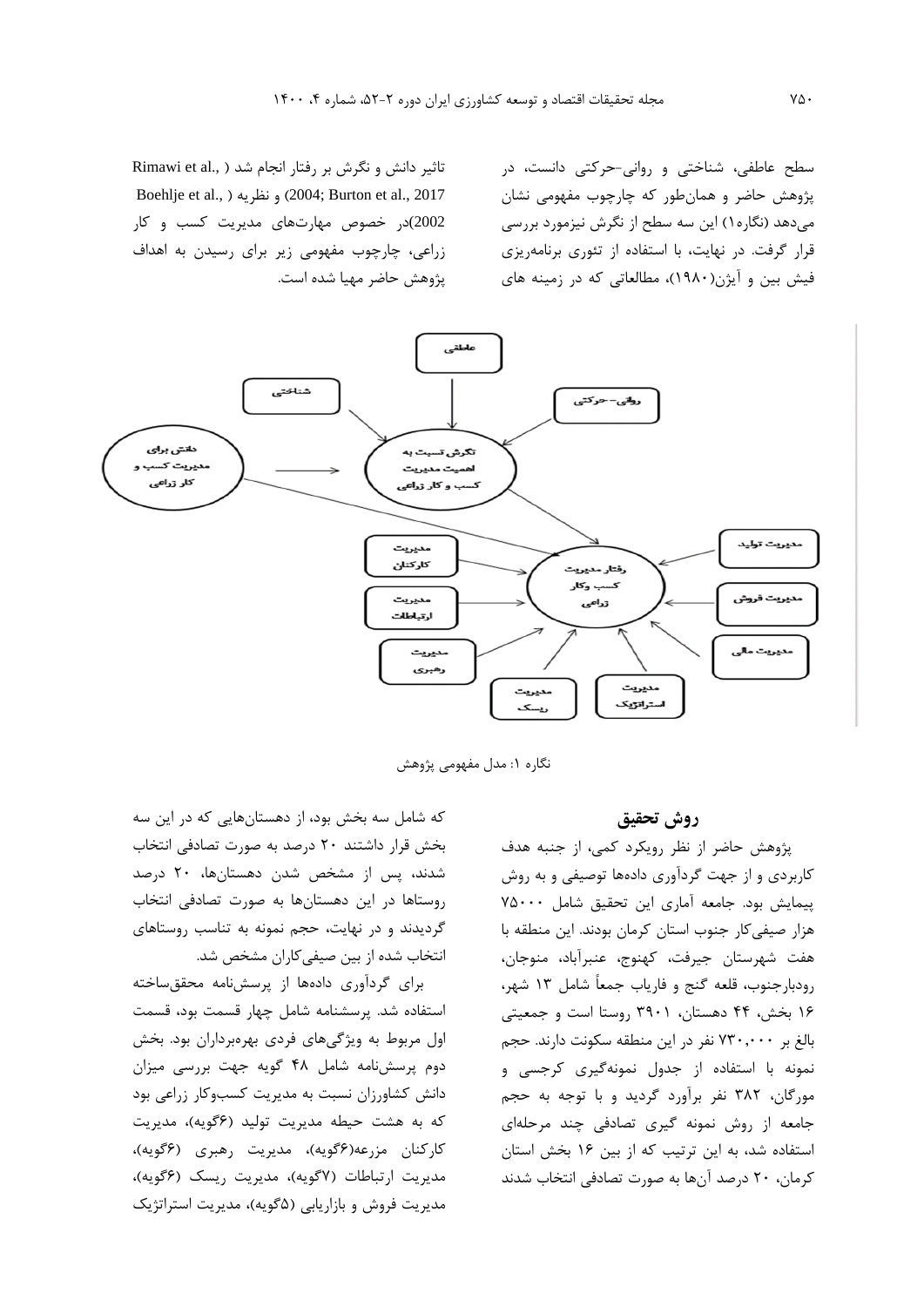مزرعه (۶ گويه) و مديريت مالی مزرعه (۶گويه) تفکيک گرديد. پس از وارد کردن دادهها براي نمرهگذاري و رتبهبندي سطح دانش کشاورزان با توجه به اينکه حداقل نمره کسب شده توسط کشاورزان صفر و باالترين نمره 20 است، در هر يک از حیطهها از بازه 0 تا 20 استفاده شد. قسمت سوم، مربوط به بررسی نگرش کشاورزان نسبت به اهمیت مديريت کسب و کار زراعی بود که بهصورت طیف پنج گزينهاي لیکرت ) بسیار مخالفم، مخالفم، نظري ندارم، موافقم و بسیار موافقم( مورد ارزيابی قرار گرفت که شامل سه قسمت -1 بعد شناختی با ١٠ سوال ، ٢- بعد عاطفی با ١١ سوال و ٣-بعد روانی- حرکتی نیز با 8 سوال بود. چهارمین بخش پرسشنامه نیز به رفتار کشاورزان در ارتباط با مديريت کسب و کار زراعی اختصاص داشت که اين قسمت نیز در هشت سطح مديريت با طیف پنج گزينهاي )بسیارکم، کم، متوسط، زياد و بسيار زياد) سنجيده شد. روايي محتوايی و ظاهري پرسشنامه با استفاده از نظرات پانل متخصصان شامل رشتههاي توسعه روستايی و ترويج و آموزش کشاورزي به تعدد 5 نفر و متخصصان سازمان جهاد کشاورزي به تعداد 9 نفر مورد تأيید قرار گرفت. پايايی پرسشنامه با محاسبه ضريب آلفاي کرونباخ بررسی شد که متغیر نگرش (۰/۹۵) و رفتار (۰/۸۹) برآورد شد. نرخ بازگشت پرسشنامهها 95 درصد بود. تجزيه و تحلیل دادهها بهوسیله نرمافزارهاي spss نسخه 22 و Amos نسخه 18 انجام شد.

### **یافتهها**

بررسی ويژگیهاي فردي و حرفهاي پاسخگويان نشان داد که ۲۹۸ نفر (۷۸ درصد) از پاسخگويان مرد و 84 نفر ديگر )22 درصد( زن بودند. میانگین سنی پاسخگويان38/22 با انحراف معیار )11/12( بود، کم سنترين پاسخگو 19 سال و مسنترين 75 سال سن داشت. از لحاظ سابقه فعالیت )تجربه کشت صیفیجات( تمامی پاسخگويان داراي سابقه فعالیت بودند که 67 نفر )17/53 درصد( داراي تجربه کمتر از پنج سال، 220نفر (۵۷/۵۹ درصد) داراي سابقه فعالیت پنج تا ده سال و ۹۵ نفر (۲۴/۸۶ درصد) از پاسخگويان نيز داراي سابقه فعالیت بیش از 10 سال بودند. از لحاظ سطح تحصیالت بیشترين فراوانی مربوط به پاسخگويان با سطح سواد

ابتدايی 31/1 درصد )119نفر( و کمترين فراوانی سطح تحصیالت مربوط به پاسخگويان با سطح تحصیالت فوق ديپلم بود 6/3 درصد )24 نفر(. از 382 پاسخگو، 298 نفر تنها به کشت صیفی جات مشغول بودند (۷۸/۰۱ درصد) و ۸۴ نفر (۲۱/۹۹ درصد) نیز در کنار کشت صیفیجات محصوالت زراعی ديگري نیز داشتند.

بر اساس نتايج پژوهش، بهطور کلی نمره دانش پاسخگويان در زمینه مديريت کسب و کار زراعی 11/58 )از 20( بهدست آمد که نشان از دانش متوسط پاسخگويان در اين زمینه دارد. میزان دانش صیفیکاران مورد مطالعه در زمینه مهارتهاي هشتگانه مديريت کسب و کار زراعی در جدول )1( نشان داده شده است.

جدول ۱- میزان دانش صیفی کاران مورد مطالعه در زمینه مهارتهاي مديريت کسب و کار زراعی

| ر تبه | انحراف       | نمره(از ۲۰)                          | حیطه های مدیریت کسب     |
|-------|--------------|--------------------------------------|-------------------------|
|       | معيار        |                                      | و کار زراعی             |
| ١     | $f/\Delta$ . | ۱۴/۲۹                                | مديريت توليد            |
| ٢     | $f/\cdot 7$  | ۱۳/۲۶                                | مديريت كاركنان مزرعه    |
| ٣     | ۴/۴۸         | <b>AA\71</b>                         | مديريت رهبري            |
| ۴     | ۴/۷۹         | $\langle \cdot   \mathbf{V} \rangle$ | مديريت ارتباطات         |
| ۵     | $f/\cdot f$  | 11/T1                                | مديريت ريسك             |
| ۶     | ۲/۱۱         | ۱۱/۲۶                                | مديريت فروش و بازاريابي |
| ٧     | ۴/۱۱         | ۸۱۶۰                                 | مديريت استراتژيک مزرعه  |
| ٨     | ۴۱۲۹         | $\lambda/\cdot \Delta$               | مديريت مالي مزرعه       |

جدول 1 نشان میدهد که کشاورزان در زمینه مديريت استراتژيک و مديريت مالی مزرعه نمره کمتر از 10 گرفته اند و در اين زمینهها ضعیف هستند. **بررسی نگرش کشاورزان نسبت به مديريت کسبوکار** 

**زراعی** سنجش نگرش کشاورزان در سه سطح مورد بررسی

قرار گرفت. يافتهها نشان میدهد که نگرش کلی صیفی- کاران نسبت به مديريت کسبوکار زراعی با میانگین 4/03 )انحراف معیار= 1/23( در حد خوبی قرار دارد )جدول 3( به طوري که نگرش پاسخگويان در ابعاد شناختی )میانگین= 3/78(، عاطفی )میانگین= 4/47( و رفتاري )میانگین= 3/84( در حد متوسط و رو به بااليی سنجش شدند )جدول2(. در مجموع، يافتهها حاکی از آن است که وضعیت ابعاد شناختی، عاطفی و رفتاري پاسخگويان در مورد مديريت کسبوکار زراعی مطلوب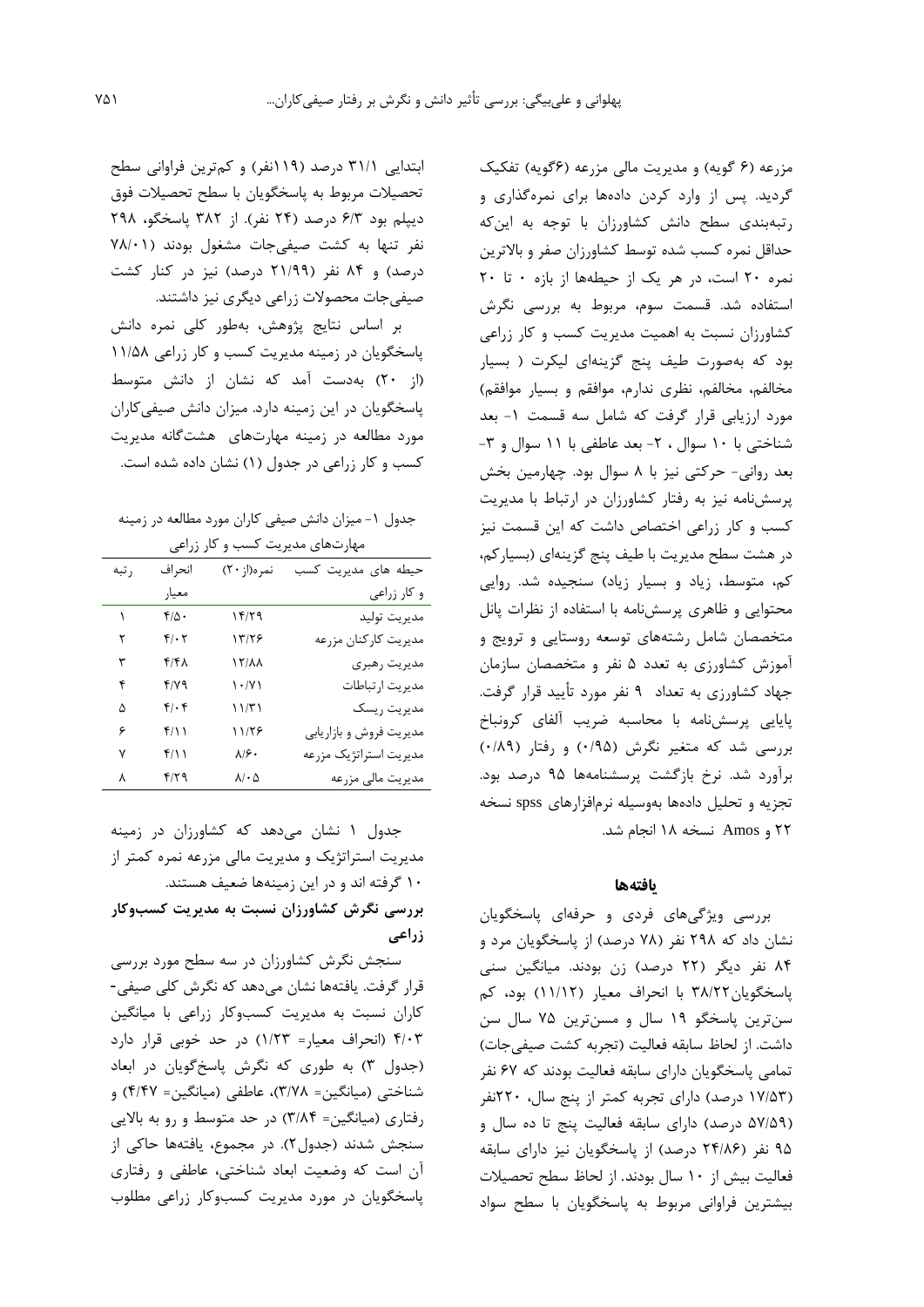بود. همانطور که در جدول 3 ؛ نمايان است، در حیطه شناختی گويه )بهکار بستن روشهاي کسب و کار صحیح، میزان رضايت و انگیزه کشاورزان را از شغل کشاورزي افزايش میدهد.) با ميانگين ۴/۴۵، در حیطه عاطفی گويه )من معتقدم که حق کشاورز است که درآمد و کسب و کار بالایی داشته باشد) با میانگین 4/98 و در حیطه روانی – حرکتی نیز گويه )اگر در اين زمینه کالس آموزشی برگزار گردد تمايل دارم در آن شرکت کنم) با میانگین ۴/۷۰ اولویتهاي اول را در بین

گويههاي هر حیطه از نظر پاسخگويان خود اختصاص داد.

جدول ٢: اولويت بندي ابعاد نگرش مديريت کسب و کار

| زراعى |              |                         |             |  |  |  |
|-------|--------------|-------------------------|-------------|--|--|--|
| , تبه | انحراف معيار | ميانگين                 | بعد نگرش    |  |  |  |
|       | ۰۱۱۰         | 4/4                     | عاطفى       |  |  |  |
|       | ۱/۳۸         | $\mathbf{r}/\mathbf{r}$ | روانی–حرکتی |  |  |  |
| w     | ۱/۳۵         | $Y/Y\Lambda$            | شناختی      |  |  |  |

جدول ۳- اولويت بندي گويههاي مربوط به نگرش مديريت کسب و کار زراعي

| , تبه         | انحراف              | ميانگين                           | گويه ها                                                                                                                                                                                       |
|---------------|---------------------|-----------------------------------|-----------------------------------------------------------------------------------------------------------------------------------------------------------------------------------------------|
|               | معيار               |                                   |                                                                                                                                                                                               |
| A.            | 1/T                 | $F/F\Delta$                       | بعد شناختی                                                                                                                                                                                    |
| ٢             | $1/f\lambda$        | $f/\tau$ .                        | به کار بستن روش های کسب و کار صحیح میزان رضایت و انگیزه کشاورزان را از شغل کشاورزی افزایش می دهد.<br>کشاورز با اعمال مهارت های کسب و کار و بازاریابی باعث اتلاف در وقت و هزینه ی خود می شود.* |
| ٣             | 1/19                | $\mathcal{N}/\mathcal{N}$         | مدیریت کسب و کار روی بهبود کیفیت محصول تاثیری ندارد.*                                                                                                                                         |
| ۴             | 1/5f                | $\mathbf{r}/\mathbf{a}\mathbf{r}$ |                                                                                                                                                                                               |
| ۵             | $1/\tau$ ۹          | ۳/۸۵                              | کنترل صحیح کسب و کار استرس های مالی را کاهش میدهد .<br>مدیریت مالی و کسب و کار یک عامل مهم برای ماندن کشاورز در محیط رقابتی بازار است.                                                        |
| ۶             | $1/\Delta \Upsilon$ | $\Upsilon/\Upsilon$               | حسابرسی به کارهای مزرعه زراعی و مدیریت درست ًموجب کاهش وابستگی به دولت می شود.                                                                                                                |
| ٧             | $1/\tau$ ۶          | ۳۱۶۹                              | مدیریت کردن مالی وحسابرسی کارهای مزرعه باعث هدر رفتن منابع تولیدی می شود.*                                                                                                                    |
| ٨             | ۱/۴۲                | ۳/۴۴                              | مدیریت کسب و کار هزینه های تولیدی را افزایش می دهد. *                                                                                                                                         |
| ٩             | $1/\mathfrak{f}$ .  | $\mathbf{r}/\mathbf{r}$ .         | موفقیت در کسب و کار کشاورزی باعث بهبود کیفیت زندگی می شود.                                                                                                                                    |
| $\mathcal{L}$ | 1/5                 | $\mathbf{r}/\mathbf{v}$ .         | مهارت های بازاریابی و کسب و کار کشاورزی روش مناسبی برای نظارت بر فرایند تولیدی و اقتصادی مزرعه می                                                                                             |
|               |                     |                                   |                                                                                                                                                                                               |
| رتبه          | انحراف              | ميانگين                           | بعد عاطفي                                                                                                                                                                                     |
|               | معيار               |                                   |                                                                                                                                                                                               |
| $\lambda$     | .199                | 4/98                              | من معتقدم که حق کشاورز است که درآمد و کسب و کار بالایی داشته باشد.                                                                                                                            |
| ٢             | $\cdot$ /9٣         | $f/\lambda\lambda$                | من به مسایلی که مربوط به افزایش درآمدم می شود علاقه مند هستم.                                                                                                                                 |
| ٣             | .199                | $f/\lambda$ .                     | به نظر من کسی که درامد خود را مدیریت می کند از سلامت جسمی و روانی بهتری برخوردار است.                                                                                                         |
| ۴             | .195                | ۴۱۴۳                              | به کار بردن روش های صحیح کسب و کار برای موفقیت چندان مهم نیست.*                                                                                                                               |
| ۵             | .44                 | ۴۱۴۳                              | من معتقدم کشاورزان با مدیریت کسب و کار مزرعه خود نقش مهمی در توسعه کشور ایفا می کنند.                                                                                                         |
| ۶             | .19V                | f/7V                              | گوش دادن و به کار بردن اصول مدیریت کسب و کار برایم ارزشمند است.                                                                                                                               |
| ٧             | .790                | f/T                               | علاقه و تمایل دارم که کلاس های ترویجی و آموزشی مدیریت کسب و کار در روستا تشکیل شود.                                                                                                           |
| ٨             | $1/\cdot$ ۴         | f(T)                              | هیچ اعتقادی به مدیریت کسب و کارم ندارم چون احساس می کنم کار بیهوده ای است.*                                                                                                                   |
| ٩             | $1/\cdot 7$         | f/T                               | فکر می کنم کشاورز موفق کسی است که علاوه بر توجه به عوامل تولیدی به مدیریت در زمینه کسب و کار مزرعه                                                                                            |
|               |                     |                                   | نيز توجه كند.                                                                                                                                                                                 |
| ۱۰            | 1/17                | $f/\zeta$                         | دلیل شکست و عدم موفقیت مالی کشاورزان دولت است نه عدم مدیریت کسب و کار*.                                                                                                                       |
| ۱۱            | 1/1Y                | ۴۱۰۶                              | بهبود وضعیت كسب و كار كشاورزان صرفا وظيفه دولت است.*                                                                                                                                          |
| ر تبه         | انحراف              | ميانگين                           | ۔ بعد روان <i>ی – ح</i> رکت <i>ی</i>                                                                                                                                                          |
|               | معيار               |                                   |                                                                                                                                                                                               |
| $\lambda$     | 1/FF                | $f/Y$ .                           | اگر در این زمینه کلاس آموزشی برگزار گردد تمایل دارم در آن شرکت کنم.                                                                                                                           |
| ٢             | 1/TT                | T/91                              | با دقت و توجه کافی به امر حسابرسی مزرعه ام آینده خوبی برای خانواده ام تامین می کنم.                                                                                                           |
| ٣             | 1/Tf                | $Y/Y\Lambda$                      | آمادگی این را دارم که کشاورزان دیگر را تشویق به شرکت در کلاس های ترویجی کسب و کار کنم.                                                                                                        |
| ۴             | 1/79                | $T/Y$ ۶                           | برای داشتن اقتصادی ثابت و در حال رشد تمایل دارم در کارهای حسابداری مزرعه بیشتر تلاش کنم.                                                                                                      |
| ۵             | 1/Tf                | ۳۱۶۹                              | مصمم هستم تا بخشی از وقتم را صرف حسابرسی به کارهای مزرعه کنم.                                                                                                                                 |
| ۶             | $1/f\lambda$        | ۳۱۶۵                              | قصد دارم دیگر کشاورزان را نیز تشویق به بهبود مهارت های کسب و کارشان کنم.                                                                                                                      |
| ٧             | 1/f1                | ۳۱۶۴                              | تمایل دارم تا مهارت های مدیریتی خود را برای موفقیت کسب و کارم بهبود بخشم.                                                                                                                     |
| γ             | ۱۱۴۶                | $\mathbf{r}/\mathbf{r}$           | تمایل دارم به عنوان نماینده کشاورزان کلاس های ترویجی ً مربوط به مهارت های کسب و کار را پیگیری کنم.                                                                                            |
|               | 1/TT                | $f(\cdot)$                        | جمع کل                                                                                                                                                                                        |

طیف امتیازدهی: 1= کامال مخالفم، 2= مخالفم، 3= نظري ندارم، 4= موافقم، 5= کامال موافقم

\*طیف امتیازدهی بر خالف گويه هاي مثبت است.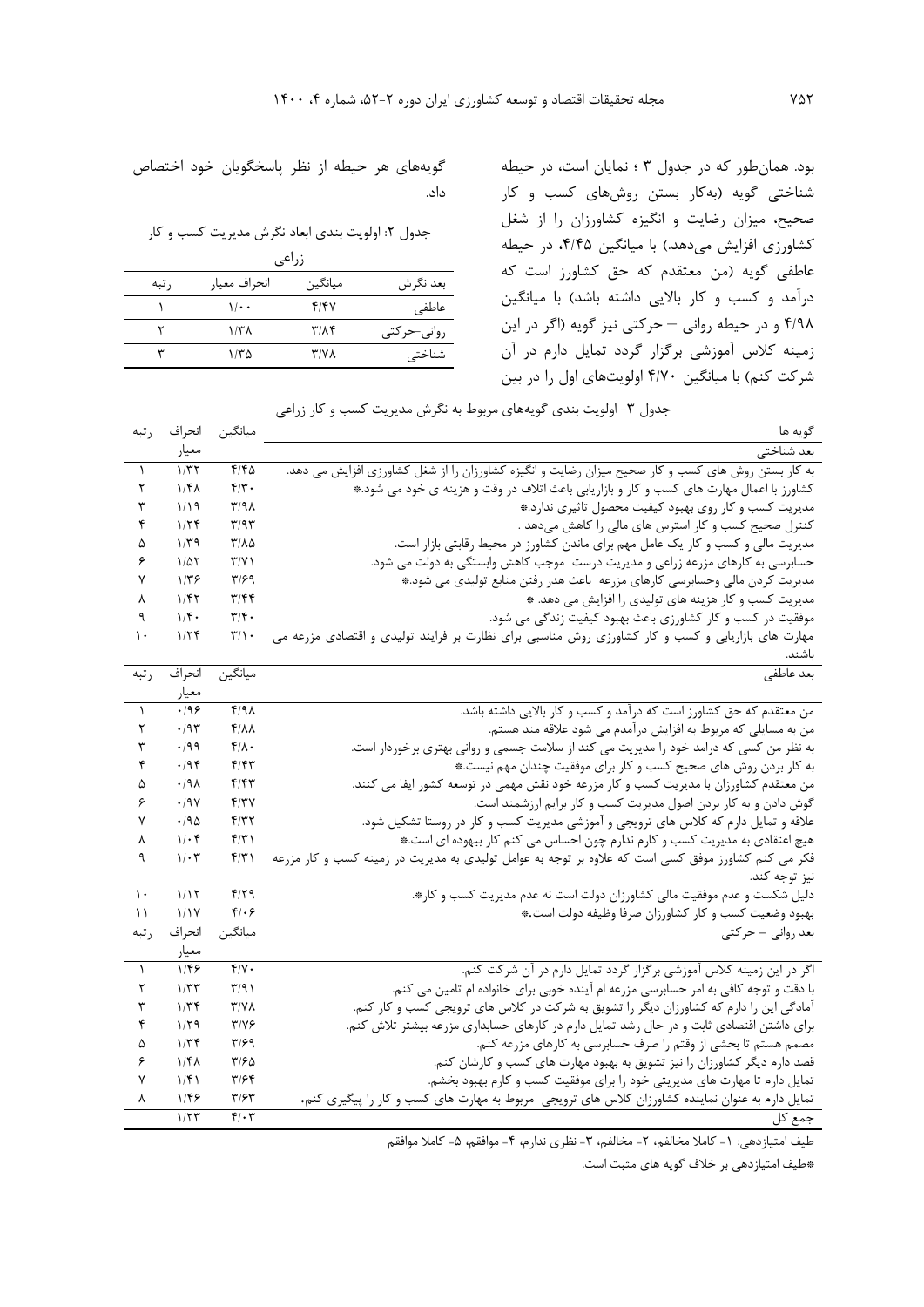دستهبندي صیفیکاران بر اساس نگرش در جدول )4( ارايه شده است، همانگونه که مشاهده میشود 73/3درصد افراد نسبت مديريت کسبوکار خود نگرش مثبتی دارند.

جدول ۴- دستهبندی صیفیکاران بر اساس نگرش نسبت به مديريت کسبوکار زراعی

| سطوح نگرش | فراواني | در صد      | ر تبه |
|-----------|---------|------------|-------|
| مثبت      | ۲۶۶     | YY/Y       |       |
| خنثى      | ۸۰      | ۲۲         |       |
| منفى      | ۱۷      | $f/\gamma$ | ٣     |
| جمع کل    | ۳۶۳     | ۱۰۰        |       |

# **بررسی رفتار صيفی کاران نسبت به مديريت کسبوکار زراعی**

میانگین نمره کسب شده مديريت کسبوکار زراعی در بین صیفیکاران پاسخگو 2/4 )از 5( و انحراف معیار آن 1/34 محاسبه شد. اولويتبندي مهارتهاي مختلف مديريت کسبوکار صیفیکاران بر اساس میانگین نیز نشان میدهد که صیفیکاران از لحاظ مديريت کارکنان مزرعه، مهارت رهبري و مديريت تولید در شرايط مناسبی قرار دارند و اين سه مهارت در رتبههاي نخست مهارتهاي آنان قرار دارد، اما مهارتهايی که صیفی- کاران در آن وضعیت مناسبی ندارند و ضعیف هستند مديريت فروش و بازاريابی، مديريت مالی مزرعه و مديريت استراتژيک میباشد که در رتبههاي پايین قرار دارند.

جدول ۵- اولويتبندي مهارتهاي مختلف مديريت کسب و کار زراعی

| ∽ر رر ⊶ی |               |                             |                         |  |  |  |
|----------|---------------|-----------------------------|-------------------------|--|--|--|
| , تبه    | انحر اف       | ميانگين                     | نوع مهارت               |  |  |  |
|          | معيار         |                             |                         |  |  |  |
|          | ۱۱۲۲          | ۳/۳۹                        | مديريت كاركنان مزرعه    |  |  |  |
| ۲        | ۱/۴۲          | $\mathbf{r}\cdot\mathbf{r}$ | مهارت رهبري             |  |  |  |
| ٣        | ۱۱۲۹          | 7/17                        | مديريت توليد            |  |  |  |
| ۴        | ۱۳۹           | ۲/۶۹                        | مديريت ريسك             |  |  |  |
| ۵        | $1/\tilde{r}$ | 7/59                        | مديريت ارتباطات         |  |  |  |
| ۶        | ۱/۳۵          | ۲/۱۹                        | مدیریت فروش و بازاریابی |  |  |  |
| ۷        | ۱/۴۲          | ۱/۸۷                        | مدیریت مالی مزرعه       |  |  |  |
| ٨        | 1/f.          | ۱۱۷۶                        | مديريت استراتژيک        |  |  |  |

در جدول 6 اولويتبندي ديگاه صیفیکاران درباره رفتارشان در مهارتهاي مديريت کسبوکار زراعی بر اساس میانگین ارائه شده است، باالترين میانگین در مهارت مديريت کارکنان، رعايت قوانین کار و تقسیم کارهاي مزرعه براساس سن و جنسیت است، در مهارت رهبري صیفیکاران معتقدند که در دادن اعتمادبه نفس به زيردستان و کمک در حل و فصل اختالفات بین مزرعه و جامعه غیر کشاورزي موفق و داراي توانايی هستند، از لحاظ مديريت تولید صیفیکاران در زمینه داشتن برنامه مشخص کاشت و برداشت، نظارت بر تمام مراحل تولیدي محصول براي حفظ کیفیت و بازارپسندي مهارت دارند، از لحاظ مديريت ريسک داراي توانايی و مهارت در کشت به موقع و استفاده از بذور اصالح شده و واريتههاي مناسب و مقاوم براي مقابله با ريسک هستند، مهارت اصلی و مهم صیفیکاران در مديريت ارتباطات برقراري ارتباط خوب، واضح، دقیق و صادقانه با ديگران و جمع آوري اطالعات درباره قیمت نهادههايی مانند بذر، کود و سم میباشد، در زمینه مديريت فروش و بازاريابی صیفیکاران اذعان نمودند که از لحاظ زمانهاي مختلف براي بردن محصوالت به بازار فروش و انتخاب زمانی که محصوالت بیشتر فروش می- رود، موفقتر میباشند، در زمینه مديريت مالی مزرعه برآورد سود خالص و ناخالص مزرعه در پايان دوره و همچنین ثبت و محاسبه میزان سرمايه اولیه و نهادههاي مصرف شده در فرايند تولید داراي باالترين میانگین بوده و از اين لحاظ داراي مهارت باالتري میباشند، مهارت استراتژيک نیز يکی از مهارتهاي بود که در صیفیکاران مورد بررسی قرار گرفت که در اين زمینه دو مهارت شناسايی نقاط ضعف و قوت کسب و کار مزرعه و جستجو براي يافتن روشهاي جديد و بهتر انجام کارهاي مزرعه داراي باالترين میانگین بود و از اين لحاظ، صیفیکاران در شرايط و وضعیت مناسبی قرار داشتند.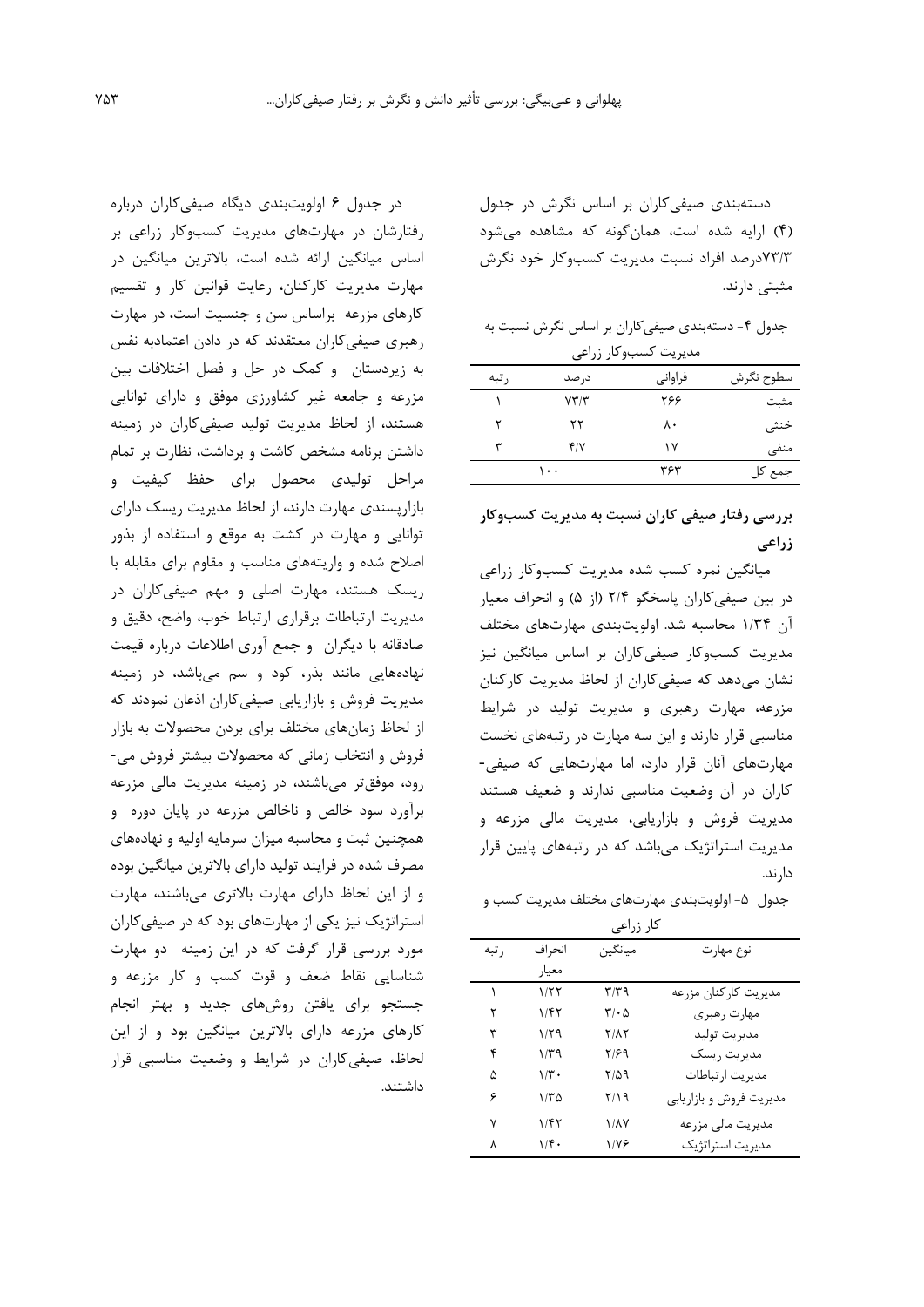| رتبه      | انحراف معيار       | ميانگين                       | مهارت                                                                                           |
|-----------|--------------------|-------------------------------|-------------------------------------------------------------------------------------------------|
|           | 1/57               | T/T9                          | مديريت كاركنان مزرعه                                                                            |
| $\lambda$ | 1/15               | $f(\cdot)$                    | رعايت قوانين كار                                                                                |
| ٢         | 1/TT               | $\mathbf{r}/\mathbf{r}$       | تقسیم کارهای مزرعه براساس سن و جنسیت                                                            |
| ٣         | 1/19               | $\Upsilon/\Upsilon$           | تعریف وظایف خاص برای هر یک از افراد مشغول در مزرعه                                              |
| ۴         | $1/\tau$ .         | Y/Y                           | کمک به کارکنان در جهت بهبود مهارت ها و توانایی هاشان                                            |
| ۵         | 1/19               | $\Upsilon/\Upsilon$           | گوش دادن به نظرات افراد مشغول در مزرعه و پیاده سازی پیشنهادات آنها برای بهبود کار               |
| ۶         | 1/TT               | $\mathbf{y} \cdot \mathbf{q}$ |                                                                                                 |
|           | 1/FY               |                               | انتقال تجارب و معلومات جدید به افراد شاغل در مزرعه                                              |
|           |                    | $\Gamma/\cdot \Delta$         | مهارت رهبر <u>ي</u> _____                                                                       |
| $\lambda$ | 1/9f               | $\Upsilon/\Upsilon\Lambda$    | دادن اعتماد به نفس به زیردستان                                                                  |
| ٢         | $1/\cdot Y$        | Y/Y                           | کمک در حل و فصل اختلافات بین مزرعه و جامعه غیر کشاورزی                                          |
| ٣         | 1/59               | $T/\Omega$                    | داشتن روحیه ی مشارکت و ارائه مشاوره به دیگران                                                   |
| ۴         | 1/1 <sub>A</sub>   | $T/\Omega$                    | ایجاد انگیزه در دیگران و توانایی نفوذ در دیگران                                                 |
| ۵         | 1/FV               | $Y/Y\Delta$                   | ارزيابي نقاط قوت و ضعف شخصي                                                                     |
| ۶         | 1/51               | $Y/\lambda$                   | داشتن ظرفيت پذيرش شكست                                                                          |
|           | 1/79               | $Y/\lambda Y$                 | مديريت توليد                                                                                    |
| $\lambda$ | $1/\cdot Y$        | $\Upsilon/\Lambda\Upsilon$    | داشتن برنامه مشخص کاشت و برداشت                                                                 |
| ٢         | 1/79               | $\mathbf{y}/\mathbf{y}$ .     | نظارت بر تمام مراحل تولیدی محصول برای حفظ کیفیت و بازار پسندی                                   |
| ٣         | $1/7\Lambda$       | $\mathbf{r}/\mathbf{r}$       | انتخاب بهترین رقم بازارپسند برای کاشت                                                           |
| ۴         | 1/FQ               | $Y/\lambda$ ۶                 | خرید کلی نهاده های کشاورزی برای تخفیف در قیمت                                                   |
| ۵         | 1/T <sub>A</sub>   | $1/\lambda$ ۳                 | استفاده از مشاوران تولید برای به دست آوردن مهارت های تولیدی                                     |
| ۶         | 1/79               | $1/\tau$                      | توجه به سیاست های دولت درباره تولید محصولات(مثلا چه محصولی بیشتر نیاز است کشت شود)              |
|           | $1/\tau$ 9         | ۲/۶۹                          | مديريت ريسك                                                                                     |
| $\lambda$ | $1/\cdot 5$        | T/97                          | كشت به موقع                                                                                     |
| ٢         | $1/\tau$ ۶         | $T/\Delta f$                  | استفاده از بذور اصلاح شده و واریتههای مناسب و مقاوم برای مقابله با ریسک                         |
| ٣         | 1/F9               | $Y/\lambda Y$                 |                                                                                                 |
|           |                    |                               | شناختن مشتریان مزرعه و اینکه بیشتر چه محصولاتی را میپسندند                                      |
| ۴         | 1/Ff               | $Y/\Delta$ .                  | تنوع در كشت محصولات                                                                             |
| ۵         | 1/F9               | 1/95                          | استفاده مناسب از بيمه محصولات كشاورزى                                                           |
| ۶         | $1/\Delta\Upsilon$ | ۱۱۴۶                          | ایجاد پس انداز و حسابهای مالی پشتیبان                                                           |
|           | $1/\tau$ .         | $Y/\Delta$ 9                  | مديريت ارتباطات                                                                                 |
| $\lambda$ | 1/2                | $Y/Y$ ۶                       | برقراري ارتباط خوب، واضح، دقيق و صادقانه با ديگران                                              |
| ٢         | 1/57               | T/Tf                          | جمع آوري اطلاعات درباره قيمت نهادهها مانند بذر، كود و سم                                        |
| ٣         | 1/FQ               | $\mathbf{Y}/\cdot$            | استفاده از رسانههای عمومی (مانند تلویزیون، رادیو و…)                                            |
| ۴         | 1/FQ               | Y/YY                          | مشاوره با افراد با تجربه                                                                        |
| ۵         | 1/TT               | $Y/Y$ .                       | دريافت اطلاعات درباره بازار آينده محصول انتخابى                                                 |
| ۶         | 1/T <sub>A</sub>   | $1/\mathfrak{f}$ .            | مطالعه نشريات ترويجي و مجلات علمي                                                               |
| ٧         | 1/79               | ۱۳۶                           | مشاوره با کارشناسان و مروجین کشاورزی                                                            |
|           | $1/\tau \Delta$    | Y/Y                           | مدیریت فروش و بازاریابی                                                                         |
| $\lambda$ | $1/\tau$ .         | <b>Y/41</b>                   | زمان های مختلف برای بردن محصولات به بازار فروش                                                  |
| ٢         | 1/TT               | $Y/\Delta Y$                  | انتخاب زمانی که محصولات بیشتر فروش میرود برای فروش محصول (مانند فروش خارج از فصل کشت)           |
| ٣         | 1/f.               | Y/Y                           | استفاده از قراردادهای رو به جلو و قراردادهای آینده برای تضمین فروش محصولات                      |
| ۴         | 1/fT               | $Y/\cdot \Lambda$             | استفاده از بستهبندیهای جدید و تبلیغات برای افزودن ارزش و بازارپسندی محصولات                     |
| ۵         | 1/f                | ۱۱۴۵                          | توجه به سیاستهای دولت درباره ی تورم، بیکاری و عرضه پول و تجارت خارجی که روی قیمتها اثر میگذارد. |
|           | $1/f\gamma$        | <b>1/AY</b>                   | مدیریت مالی مزرعه                                                                               |
| $\lambda$ | 1/50               | $Y/\mathcal{F}$ .             | برآورد سود خالص و ناخالص مزرعه در پایان دوره                                                    |
| ٢         | $1/f\lambda$       | $Y/\Delta$                    | ثبت و محاسبه میزان سرمایه اولیه و نهادههای مصرف شده در فرایند تولید                             |
| ٣         | $1/\Delta$         | $Y/Y$ ۶                       | ثبت و محاسبه میزان سود و زیان                                                                   |
| ۴         |                    |                               |                                                                                                 |
|           | 1/F9               | $1/\lambda\lambda$            | تهیه ی یک فایل برای ذخیره اسناد مالی مزرعه                                                      |
| ۵         | 1/T <sub>A</sub>   | 1/1 <sub>A</sub>              | استفاده از دفاتر کل در کارهای مزرعه                                                             |
| ۶         | $1/\cdot 7$        | $\cdot$ / $\vee$ $\uparrow$   | استفاده از کامپیوتر در کارهای مزرعه                                                             |
|           | 1/f.               | 1/78                          | مدیریت استراتژیک                                                                                |
| $\lambda$ | $1/\Delta$ ۶       | $Y/Y$ $\Delta$                | شناسایی نقاط ضعف و قوت کسب و کار مزرعه                                                          |
| ٢         | 1/f1               | 1/91                          | جستجو برای یافتن روشهای جدید و بهتر انجام کارهای مزرعه                                          |
| ٣         | 1/59               | 1188                          | برنامه ریزی الگوی کشت متناسب با نیاز منطقه و بازار                                              |
| ۴         | $1/T\Delta$        | 1185                          | پیش بینی و برآورد درآمد حاصل از تولید                                                           |
| ۵         | 1/f                | 1/9.                          | برنامه ریزی برای تولید و مشخص نمودن اهداف تولیدی در کوتاهمدت و بلندمدت                          |
| ۶         | 1/57               | $1/\Delta$ ۶                  | پیش بینی و برآورد نیاز تولیدی منطقه تحت پوشش و نیاز بازار                                       |
|           |                    |                               |                                                                                                 |

جدول ۶- اولويتبندي ديدگاه پاسخگويان درباره رفتار در مهارتهاي مديريت کسبوکار زراعي

0= هیچ، 1= بسیار کم، 2= کم، 3= متوسط، 4= زياد، 5= بسیار زياد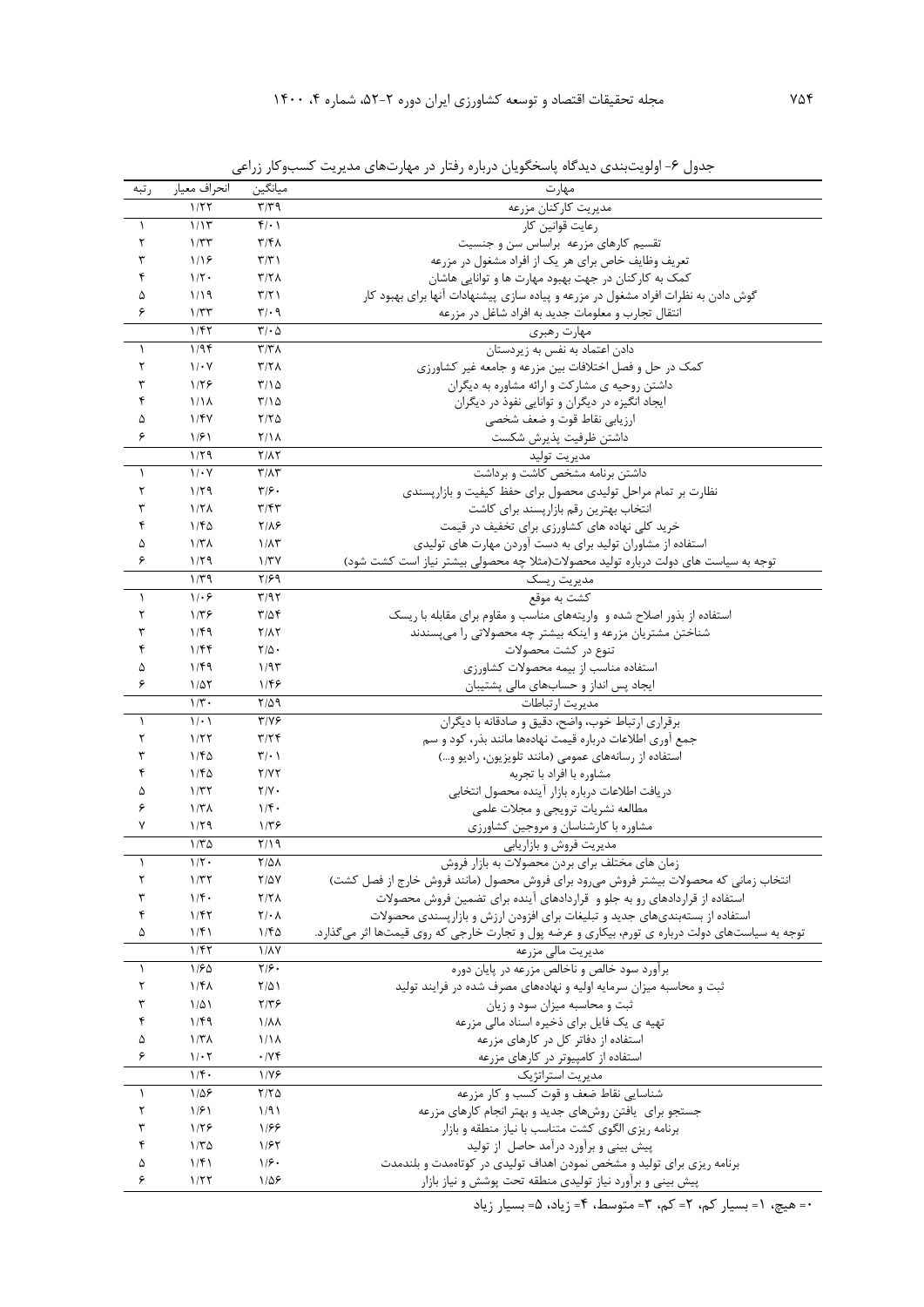**بررسی تأثير دانش و نگرش بر رفتار صيفیکاران جنوب استان کرمان نسبت به مديريت کسبوکار زراعی بر اساس روش تحليل مسير بيان الگو**

کلیه متغیرهاي تحقیق به دو دسته پنهان و آشکار تبديل میشوند، متغیرهاي آشکار )مستطیل شکل2( يا مشاهده شده بهگونهاي مستقیم به وسیله پژوهشگر اندازهگیري میشوند (همان گويههاي تحقیق)، در حالیکه متغیرهاي مکنون يا مشاهده نشده به گونهاي مستقیم اندازهگیري نمیشوند؛ بلکه، بر اساس روابط يا همبستگیهاي بین متغیرهاي اندازهگیري شده استنباط میشوند، متغیرهاي مکنون بیانگر يکسري سازههاي تئوريکی هستند، مانند مفاهیم تئوريکی که مستقیمأ

قابل مشاهده نیستند و از طريق ساير متغیرهاي مشاهده شده ساخته و مشاهده میشوند، متغیرهاي مکنون به نوبه خود به دو نوع متغیرهاي درونزا يا جريانگیرنده و متغیرهاي برونزا يا جرياندهنده تقسیم میشوند. هر متغیر میتواند هم بهعنوان يک متغیر درونزا و هم يک متغیر برونزا در نظر گرفته شود. به منظور بررسی قابل قبول بودن الگو از شاخصهاي برازش الگو استفاده شد )جدول 7(. همانطور که جدول نشان میدهد مقدار کاياسکوير برابر 300/18 با درجه آزادي 149 در سطح مناسبی قرار دارد، مشاهده ساير شاخصهاي برازش الگو در جدول نیز حاکی از آن است که الگو از برازش مناسبی برخوردار است.

جدول-7 شاخصهاي برازش الگو

| RMSE. | RFI<br>--- | <b>TTI</b><br>⊩<br>. | $\cap$ FI<br>◡ェℶ   | m<br><i>נו ב</i> ו | NFI | $\cdot$<br>đÌ | 'MIN<br>СІУІПА | شاحص         |
|-------|------------|----------------------|--------------------|--------------------|-----|---------------|----------------|--------------|
| 0.034 | IV S       | ۸۸/                  | ے ور<br>$\sqrt{ }$ | ٦۵                 | . . | $\epsilon$    | $\sqrt{ }$     | معدا<br>---- |

مستقل مدل، نگرش میباشد. رابطه اين متغیر با متغیر وابسته که رفتار صیفیکاران پاسخگو در زمینه مديريت کسب و کار میباشد؛ نشان از رابطه مستقیم بین اين دو متغیر دارد )سطح معناداري= 0/002 و بتا= 0/18( بدينگونه که با بهبود نگرش افراد، رفتار صحیح آنان نیز نسبت به مديريت کسبوکار زراعی افزوده می شود. عالوه بر تاثیر دانش بر نگرش و نگرش بر رفتار همان- گونه که طبق پیشینه نگاشتهها در مدل مفهومی پژوهش نیز نمايان است دانش نیز به طور غیر مستقیم بر رفتار تاثیر میگذارد. که در اينجا نیز همانگونه که در مدل مشخص است رابطه مستقیم با متغیر رفتار دارد )سطح معناداري= 0/000 و بتا= 0/67(.

نمودار مسیر )شکل2(، نمايانگر آثار مستقیم و غیر- مستقیم متغیرهاي مستقل بر متغیر وابسته رفتار مديريت کسبوکار زراعی میباشد. بررسی رابطه متغیرهاي مستقل در مدل نشان میدهد که بین دانش و نگرش افراد پاسخگو رابطه مستقیم وجود دارد )سطح معناداري= 0/000 و بتا= 0/30( يعنی با افزايش سطح دانش کشاورزان میزان نگرش آنها نیز نسبت به مديريت کسب و کار زراعی مثبت میگردد. بهعبارت ديگر، تأثیر دانش بر رفتار به دو صورت مستقیم و غیر مستقیم میباشد. يعنی افزايش دانش نهتنها میتواند به- صورت مستقیم سبب تغییر رفتار صیفی کاران شود بلکه از طريق تأثیر بر روي نگرش و به صورت غیر مستقیم هم رفتار را تحت تأثیر قرار میدهد. دومین متغیر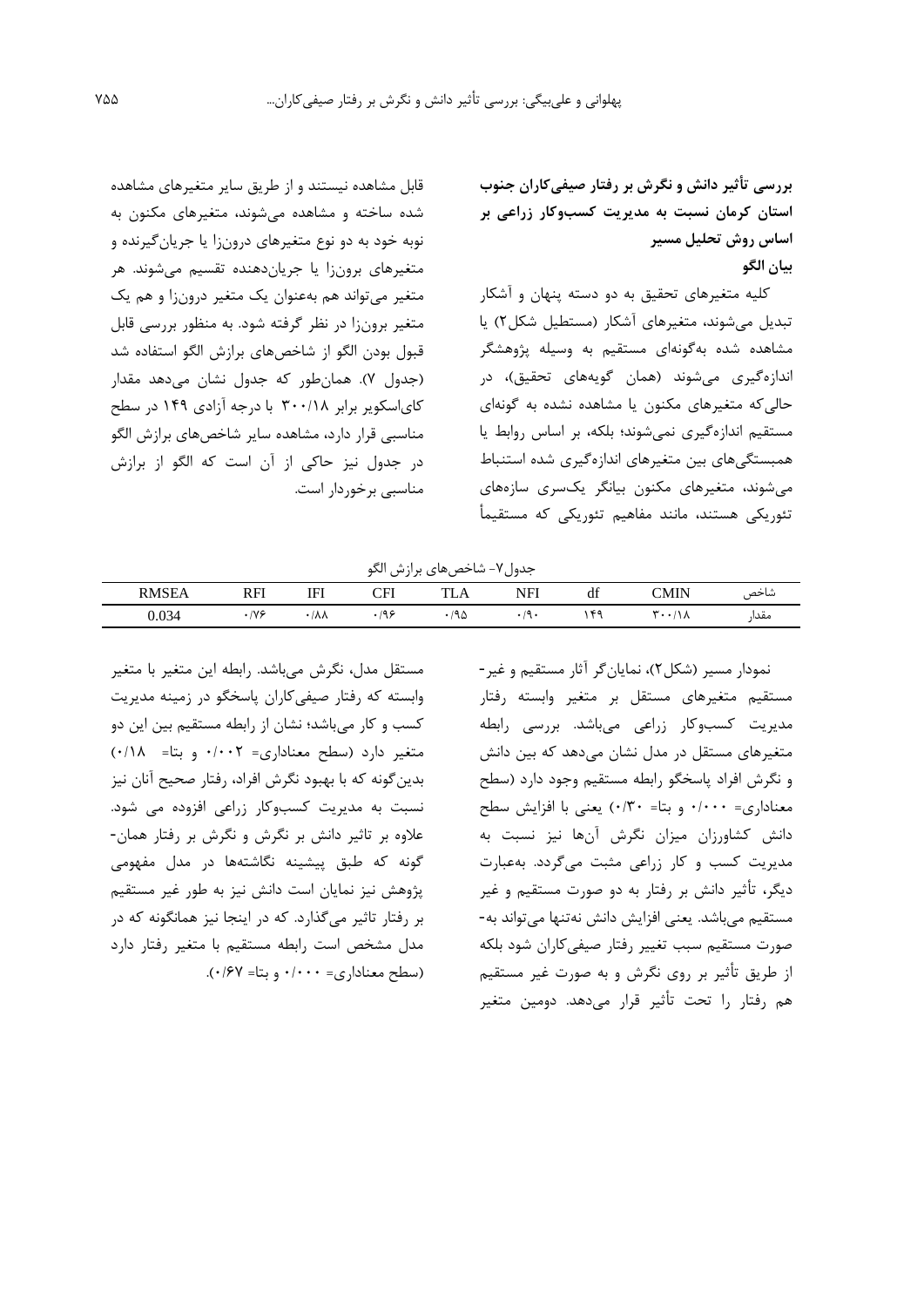

شکل شماره۲، مدل تحلیل مسیر (SEM) اثرات مستقیم و غیر مستقیم دانش و نگرش بر رفتار مدیریت کسب و کار زراعی

(1Dt =دانش مديريت تولید، 2dk=دانش مديريت کارکنان، 3ds =دانش مديريت استراتژيک، 4dra =دانش مهارت رهبري، 5de= دانش مديريت ارتباطات، 6dri = دانش مديريت ريسک، 7df = دانش مديريت فروش، dm8= دانش مديريت مالي مزرعه.

1rr =رفتار مهارت رهبري، 2rt =رفتار مديريت تولید، 3rf =رفتار مديريت فروش، 4rm =رفتار مديريت مالی، 5rr =رفتار مديريت ريسک، 6rk =رفتار مديريت کارکنان مزرعه، 7rs = رفتار مديريت ريسک، 8rs =رفتار مديريت استراتژيک مزرعه.

Nshk =حیطه شناختی نگرش، nak =حیطه عاطفی نگرش، nrk =حیطه روانی حرکتی نگرش)

جدول )8(، نمايانگر آثار مستقیم و غیر مستقیم دانش و نگرش بر رفتار مديريت کسبوکار زراعی می- باشد. از دو متغیر مستقل وارد شده هر دو معنیدار شدند که در جدول زير قابل مشاهده است:

جدول ۸- بررسی اثرات مستقیم و غیر مستقیم متغیر دانش و نگرش بر رفتار مديريت کسب و کار زراعی

| و تیرس بر رفتار مدیریت نسب و نار رزاحی |                    |                               |  |  |  |  |  |
|----------------------------------------|--------------------|-------------------------------|--|--|--|--|--|
| سطح معنی داری                          | ميزان اثر          | متغير                         |  |  |  |  |  |
| $\cdot/\cdot\cdot\cdot$ <sup>**</sup>  | $\cdot$ /٢ $\cdot$ | تاثیر مستقیم دانش بر نگرش     |  |  |  |  |  |
| $\cdot/\cdot\cdot\tau^*$               | $\cdot/\Lambda$    | تاثیر مستقیم نگرش بر رفتار    |  |  |  |  |  |
| $\cdot$ / $\cdot$ . $\cdot$ **         | $\cdot$ /۶۷        | تاثیر مستقیم دانش بر رفتار    |  |  |  |  |  |
| $\cdot/\cdot\cdot$ <sup>**</sup>       | $\cdot$ /۴۸        | تاثیر غیرمستقیم دانش بر رفتار |  |  |  |  |  |
| *: در سطح ۰/۰۵                         |                    | **: در سطح ۰/۰۱               |  |  |  |  |  |

همانطور که مالحظه میشود، با استناد به نتايج جدول (٨) و بررسی اثرات مستقیم و غیرمستقیم متغیرهاي اثرگذار در مدل بررسی تاثیر دانش و نگرش بر رفتار مديريت کسب و کار زراعی، مشخص است که متغیر دانش در زمینه مديريت کسب و کار زراعی )بتا= 0/67(، بیشترين تاثیر را بر رفتار در اين زمینه داشته است.

## **نتيجهگيري و بحث**

طبق يافتههاي پژوهش بین دانش و نگرش صیفی- کاران نسبت به مديريت کسب و کار زراعی رابطهاي مثبت و معنیدار بهدست آمد. بدينگونه که دانش بر نگرش افراد تاثیر مستقیم دارد و نگرش نیز بر رفتار در اين زمینه تاثیر مستقیم دارد. همچنین، تاثیر غیر مستقیم دانش بر رفتار کشاورزان طبق نتايج تأيید شد که با نتايج مطالعه(2006, onyuma et al مطابقت دارد. عمده تحقیقات انجام شده در زمینه تأثیر دانش و نگرش بر رفتار در زمینه هاي مختلف تأثیر دانش بر نگرش، نگرش بر رفتار و همچنین تأثیر مستقیم دانش بر رفتار را تأيید نمودهاند. از جمله مطالعات (2010) omani، ،Ferdowsi et al.,(2007) ،Shabani et al. (2014) Hejazi ؛ Heidari Sareban.,(2011) ،Afshani(2008) .and Eshaghi (2014)

اعتقاد محققان بر اين است که نگرش عامل اصلی در تغییر رفتار است و در صورت تغییر نگرش افراد، رفتار آنها نیز تغییر خواهد کرد )1988 ,Kothari )که اين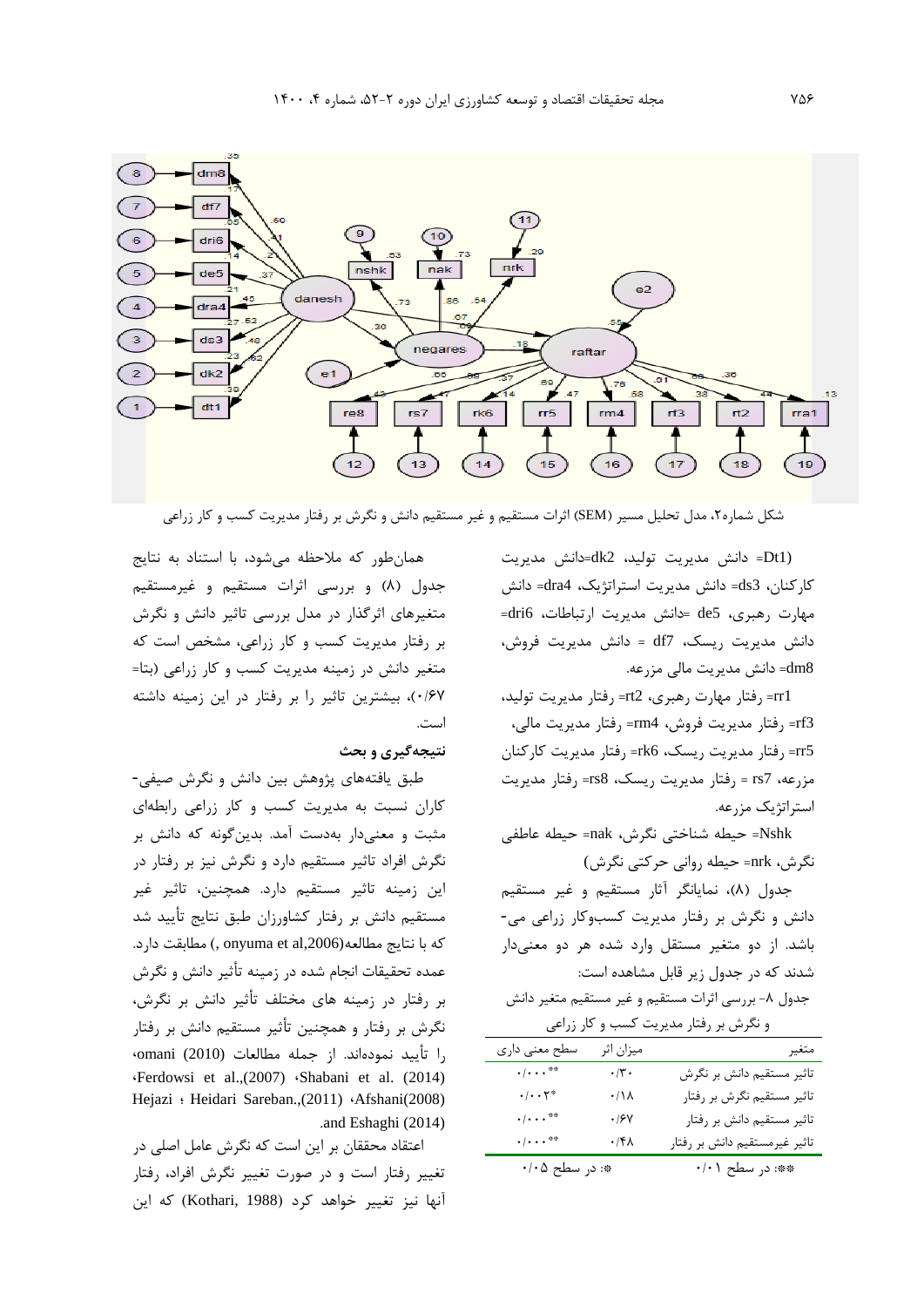نتايج همسو با يافتههاي اين پژوهش میباشد. هرچند اين مطالعات در زمینههاي مختلف ديگري صورت گرفته و تاکنون پژوهشی که قبال اين مطلب را در مديريت کسبوکار زراعی تايید کند وجود نداشت يا محقق موفق به دستیابی به آن نشد، اما طبق يافتههاي ديگر محققان و همچنین، يافته ي اين تحقیق صحت اين مطالب تايید شد.

با توجه به اينکه کشاورزان در زمینه مديريت کسبوکار زراعی از دانش مناسب برخوردار نبودند. بنابراين، میزان دانش آنها نیز روي رفتار آنها تأثیر مستقیم گذاشته است. صحت اين مطالب در بررسی دانش و رفتار کشاورزان در هر يک از حیطههاي مديريت کسبوکار زراعی مشهود است بدينگونه که دانش کم پاسخگويان روي رفتار آنها نیز اثر گذاشته است. به- عنوان مثال، در زمینه مديريت فروش، مديريت مالی و همچنین، مديريت استراتژيک مزرعه که سه حیطه از مديريت کسبوکار زراعی هستند. مطابق يافتهها هم در زمینه دانش و هم رفتار صحیح جز سه عامل آخر قرار گرفتند که اين مطلب مويد اين است که دانش پاسخگويان در اين زمینه بر رفتار آنان تاثیرگذار بوده در قسمت بررسی نگرش نیز بعد دانشی يا شناختی از میانگین متوسطی برخوردار بود و همین امر نیز باعث شد روي بعد روانی- حرکتی نیز تاثیر گذارد و پايین- ترين میانگین را داشته باشد. طبق يافتهها نگرش اکثر پاسخگويان مثبت بود اما رفتار و دانش پاسخگويان در حد ضعیف بود. لذا، میتوان اينگونه برداشت کرد که اگر چه نگرش حداکثر افراد مثبت بود، اما دانش افراد بیشترين تأثیر را بر رفتار آنها در زمینه مديريت کسب و کار داشته که صحت اين مطلب طبق تحلیل مسیر نیز تأيید شد به گونهاي که تأثیر غیرمستقیم دانش بر رفتار )0/67( بیشتر از تأثیر مستقیم نگرش بر رفتار )0/18( بود.

مطالعات ديگر نیز به اين نتیجه رسیدند که تمايالت مبتنی بر دانش باال، رفتار را بهتر از تمايالت مبتنی بر دانش کم، پیشبینی مینمايند. همچنین، اکثر مطالعات انجام شده در زمینه بررسی تأثیر دانش بر رفتار، فقدان دانش را به عنوان سد اساسی براي رفتارهاي مثبت محیطی ذکر کردهاند (Valner et al., 2003). يک

برداشت قابل تاملی که در اين زمینه میتوان بیان کرد اين بود که طبق نتايج، میزان رفتار صحیح کشاورزان در سطح کم قرار داشت. اين میزان رفتار صحیح با میزان نگرش حداکثر مثبتی پاسخگويان نسبت به اهمیت مديريت کسبوکار مزرعه و همچنین، از آنجايی که طبق نتايج حاصل از يافتهها نگرش بر رفتار تاثیر مثبتی دارد شايد در ديد اول غیر منطقی به نظر آيد که اين نیز میتواند علل مختلفی داشته باشد که از مهمترين آن در بعد شناختی و روانی حرکتی نگرش مشهود است. طبق نتايج میانگین اين دو حیطه از حیطه عاطفی پايینتر بود. اين بديهی است که کشاورزان دوست دارند درآمد بااليی داشته باشند حال اين افزايش درآمد بهطريق مديريت کردن کسب و کار باشد يا روشهاي ديگري که کشاورزان را در اين زمینه ياري دهد. همچنین، با توجه به دانش پايین کشاورزان در اين زمینه اين نتیجه قابل توجیح است که بیشترين تأثیر را دانش بر رفتار داشته باشد. اما نبايد از تأثیر قابل توجه نگرش بر رفتار نیز غافل بود و برنامهريزان بايد روي بعد شناختی و روانی – حرکتی آن تمرکز کنند تا موفقیت هر چه بیشتر برنامه- هاي صورت گرفته را تضمین کنند.

با توجه به نتايج میتوان به پرسشهاي مطرح شده در زمینه )آيا نامناسب بودن دانش، نگرش و رفتارهاي مديريت کسب و کار باعث اين مشکالت گرديده يا به- طور دقیقتر آيا کشاورز قادر به مديريت کسبوکار خود در اين شرايط هست؟ آيا دانش اين را دارد که بتواند جلوي ضررهاي وارده بر کسب و کار زراعی خويش را بگیرد؟) پاسخ داده شود. در جواب به اين پرسشها که از ابتدا در ذهن محقق در برخورد با مشکالت بیان شده بود میتوان با توجه به نتايج بهدست آمده اينگونه پاسخ داد که دانش ضعیف پاسخگويان در مديريت کسب و کار زراعی نقش مهمی در بروز رفتار مطلوب در اين زمینه داشته است. هر چند نمیتوان از نقش عوامل ديگر در اين زمینه غافل بود، اما اگر کشاورزان از دانش مناسبی در هر يک از حیطههاي مديريت کسب و کار برخوردار باشند و متعاقب آن اين دانش را در رفتار خود نشان دهند میتوان انتظار اين را داشت که مشکالت آنها نیز در زمینه ضررهاي متوالی اقتصادي کاهش يابد. حتی مشکالتی که شايد منبع آن مربوط به کشاورزان نباشد و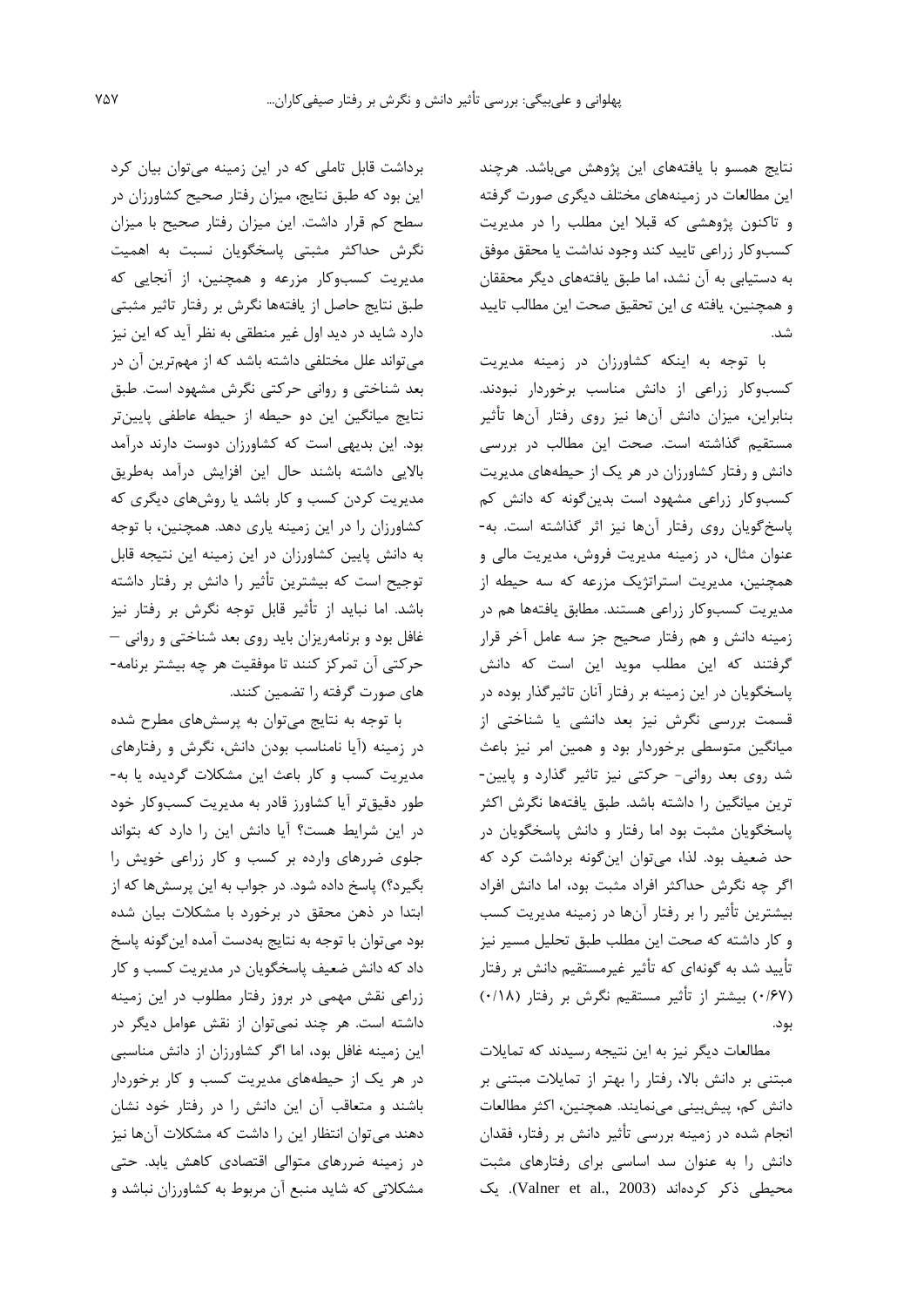ريشهي ساختاري و سازمانی داشته باشد نیز با دانش صحیح در زمینه مديريت کسبوکار زراعی و متناسب با شرايط و موقعیت میتوان از شدت تاثیر آنها بر کسبو- کار مزرعه جلوگیري کرد و حتی در مواردي نیز از مشکالت بهعنوان يک فرصت استفاده نمود. بنابراين تا زمانی که دانش کشاورزان در هر يک از حیطههاي مديريت کسبوکار زراعی بهبود نیابد، رفتار کشاورزان نیز به همان صورت خواهد ماند و باعث ضررهاي متوالی در پايان فصل کشت می گردند. لذا، مسئوالن نبايد از اين امر غافل شوند و سرمايهگذاري در اين منطقه در جهت حل مسايل صیفیکاران بدون شک روي اقتصاد کشور نیز تاثیرگذار است. بهخصوص اينکه اکثر کشاورزان مورد مطالعه را کشاورزان جوان تشکیل می- دهند، به عنوان مديران جوان مزرعه نقش مهمی را در اقتصاد کشور ايفا میکنند. زيرا همانگونه که گفته شد اين منطقه در تأمین محصوالت صیفی کشور نقش بسزايی ايفا میکند.

## **پيشنهادها**

-با توجه به اينکه میزان دانش صیفیکاران در زمینه مديريت کسبوکار زراعی در سطح متوسط است و با توجه به اين موضوع که دانش بر روي نگرش و رفتار بهطور مستقیم و غیرمستقیم مؤثر است، میتوان گفت افزايش دانش صیفیکاران عامل مهمی در بهبود مديريت کسبوکار آنها میباشد. لذا، الزم است اين موضوع به طور جدي مورد توجه برنامهريزان سازمان جهاد کشاورزي قرار گیرد و با برگزاري کالسهاي آموزشی از سوي مروجان کشاورزي و سازمان ترويج به- طور متناوب و بر اساس نیازهاي آموزشی صیفیکاران سبب افزايش دانش آنها و در نهايت بهبود فرآيند مديريت کسبوکار زراعی را فراهم آورد.

-از آنجا که بر اساس نتايج پژوهش میزان دانش صیفیکاران در زمینه مديريت فروش، مديريت استراتژيک مزرعه و مديريت مالی ضعیف است، پیشنهاد میگردد تمرکز اصلی دورههاي آموزشی- ترويجی بر روي آموزش بازاريابی، امور مالی و مديريت آن معطوف گردد. آموزش اين روشها به بهرهبرداران توسط مروجان سبب کاهش هزينههاي تولیدي، افزايش قدرت چانه

زنی و در نهايت بازاريابی مناسب و کاهش ضرر و زيان صیفی کاران میگردد.

پديدهاي بسیار حائز اهمیت است <sup>و</sup> چالش بزرگی در-باتوجه به اينکه دانش مديريت کسبوکار زراعی بخش کشاورزي سنتی ايران بهخصوص منطقه جنوب استان کرمان قلمداد میشود و نظر به اينکه طبق يافته- هاي پژوهش، افزايش دانش کشاورزان صیفیکار در خصوص اين مقولة مهم در تغییر رفتار کشاورزان مؤثر است، به مديريت ترويج کشاورزي پیشنهاد میشود آگاهیهاي الزم را به روشهاي مختلف از جمله: با برگزاري کالسهاي ضمن خدمت براي هرچه کاربرديتر شدن دانش کارشناسان ترويج در اين زمینه صورت گیرد. همچنین، بايد سعی شود که از کارشناسانی از خود شهرستانها متناسب با لهجه محلی کشاورزان منطقه استفاده شود که فهم مطالب را براي کشاورزان آسانتر نمايد. همچنین، الزم است تعداد کارشناسان باالخص کارشناسان ترويج براي افزايش دسترسی کشاورزان به آنان افزايش پیدا کند.

- به کارشناسان ترويج نیز پیشنهاد میشود در روش- هاي آموزشی خود تجديدنظر کنند و از روشهاي متنوع- تر و عینیتري استفاده نمايند تا کشاورزان بهطور مستقیم نتايج را مشاهده کنند. همچنین، تسهیلگرانی را انتخاب نمايند که رضايت و يادگیري بیشتر کشاورزان را در پی داشته باشد. در اين زمینه پیشنهاد میشود از آموزش تبادلی کشاورز به کشاورز از طريق افرادي که رهبر فعالیتهاي مديريت مزرعه )با تمرکز روي کشاورزان پیشرو( در روستا هستند از طرف سازمان جهاد کشاورزي منطقه، صورت گیرد.

-بر اساس يافتهها، نگرش کلی کشاورزان نسبت به کسب و کارشان مثبت بود و اين نشان میدهد که آنها عالقه و تمايل مثبتی به کشاورزي و بهخصوص کشت صیفیجات دارند، اما وجود پارهاي مسايل و مشکالت مانند بازاريابی و هزينه باالي نهادهها و کاهش قیمت خريد سبب بیرغبتی و عدم تمايل آنها به ادمه فعالیت میگردد. در اين زمینه پیشنهاد میگردد که دولت با اتخاذ سیاستهاي مناسب در جهت برطرف نمودن مشکالت اقدام نموده مانند خريد تضمینی محصول، حذف واسطهها، صادرات درست و برنامهريزي شده در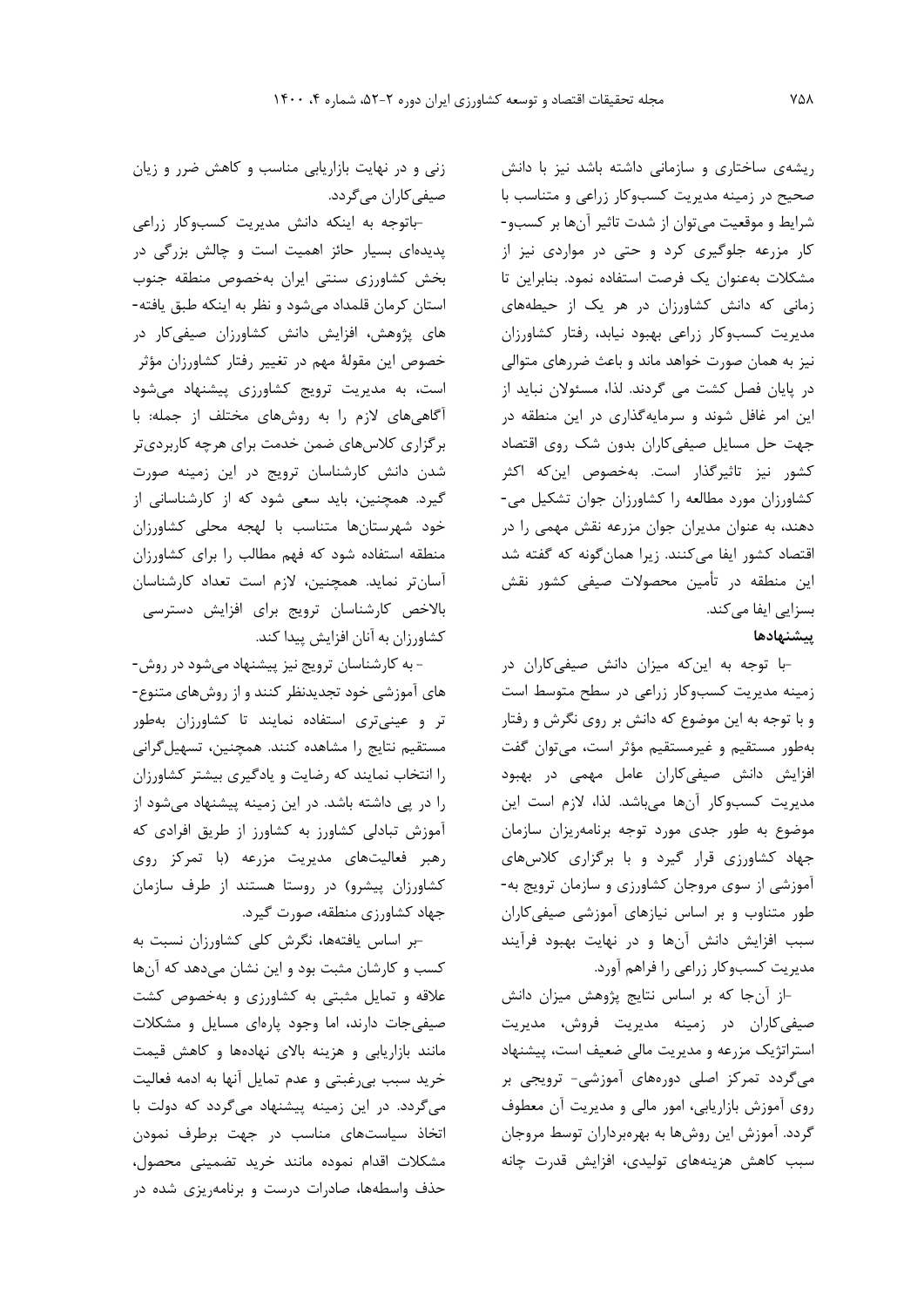زمان برداشت، ايجاد صنايع فرآوري و تبديلی مناسب و قیمتگذاري مناسب محصوالت.

-بر اساس نتايج رفتار کشاورزان در مديريت کسبو- کار مناسب نبود و اين نشان از آن دارد که آنها در مديريت فعالیتهاي کشاورزي خود موفق نبودند. علت اين موضوع را میتوان در مسايل مختلف بررسی و جستوجو نمود اما کمبود دانش و اطالعات کشاورزان در مسايل مختلف به خصوص مباحث مديريتی، کمبود تجربه با توجه به اينکه اکثر آنها جوان هستند را می- توان از علتهاي عدم رفتار صحیح و مديريت درست کسب و کار زراعی بیان نمود. لذا توصیه و پیشنهاد می- گردد که با اقدامات مقتضی و مناسب از جمله برگزاري دورههاي آموزشی مديريتی از سوي مديريت ترويج، تشويق بهرهبرداران به استفاده از تجارب صیفیکاران موفق و داراي سابقه باال توسط مروجان، برگزاري دوره- هاي آموزشی روز مزرعه توسط مديريت ترويج جهت بازديد صیفیکاران از مزارع نمونه و استفاده از تجارب صیفیکاران موفق و دعوت از صیفیکاران با تجربه و موفق جهت حضور در کالسهاي آموزشی مرتبط با مباحث صیفی سبب بهبود دانش صیفیکاران در زمینه-

هاي مختلف و در نهايت، اصالح نگرش و رفتار آنها گرديد.

توجه به تأثیر میزان استفاده کشاورزان از منابع ارتباطی در رفتار و دانش کشاورزان و همچنین، اولويت اول منبع ارتباطی کشاورزان که همسايهها بود، پیشنهاد میشود از آموزش تبادلی کشاورز به کشاورز از طريق افرادي که رهبر فعالیتهاي مديريت مزرعه )با تمرکز روي کشاورزان پیشرو( در روستا هستند از طرف سازمان ترويج کشاورزي، صورت گیرد.

نتايج تحلیل مسیر نشان داد که نگرش با رفتار رابطه مثبت دارد و هرچه نگرش بهرهبرداران مثبتتر باشد رفتار صحیح در آنها افزايش خواهد يافت. از آنجا که بین کشاورزان تعامل و اعتماد اجتماعی بااليی وجود دارد پیشنهاد می شود که از رهبران محلی و کشاورزان پیشرو و افرادي که از نفوذ اجتماعی بااليی در روستا برخوردار میباشند، بهعنوان الگو براي سايرين استفاده گردد و براي ايجاد انگیزه در کشاورزان ديگر جهت استفاده از تجارب آنها، شرکت در کالسها و ايجاد اثرات پايدار مدد گرفته شود.

#### **REFERENCES**

- 1. Afshari, Z. (2008). Factors Affecting the Stability of Attitude and Behavior among Cotton Producesr in Isfahan. *Master's thesis, Ramin Khuzestan Agricultural Extension and Education and Natural Resources field Engineering*. (In Farsi).
- *2.* Ajzen, I., and Fishbein, M. (1980). Prediction of goal directed behavior: attitudes, intentions and perceived behavioral control. *Journal of Experimental Social Psychology, 41(4), 607-627*.
- *3.* Al-Rimawi, A. S. (2003). Jordanian extension agents' attitudes Jordan toward farm business management and training needs. *Journal of International Agricultural and Extension Education, 10 (2), 7-17.*
- 4. Al-Rimawi, A. S., Emad, K. K., & Abdulfatah, S. A. (2004). An investigation in to the perceived farm management and marketing educational needs of farm operators in Jordan. *Journal of Agricultural Education*, 45(3), 34-43.
- 5. Boehlje, M., Dobbins, C., & Miller, A. (2002). *Are your farm business management skills ready for the 21 century?* Retrieved From http://www.Purdue.edu/extmedia/ID /ID-244.pdf/
- 6. Bond, J. L., Kriesemer, S. K. Emborg, J. E. & Chadha, M. L. (2018). Understanding farmers' pesticide use in Jharkhand India. *Extension Farming Systems Journal*, 5 (1), 53-61.
- 7. Buglar, M. E., White, K. M., & Robinson, N. G. (2018). The role of self-efficacy indental patients' brushing and flossing: Testing an extended Health Belief Model. *Patient Education and Counseling*, 78(2), 269–272. http://dx.doi.org/10.1016/ j.pec.2009.06.014.
- *8.* Burton, M., Dobbins, C., & Miller, A. (2017). *Are your farm business management skills ready for the 21 century?* Retrieved From http://www.Purdue.edu/extmedia/ID /ID-244.pdf/
- 9. Dehghani, H. (2016). Improving attitudes towards the use of chemical toxins. A step towards sustainable agriculture. *Congress of pioneers of progress, Tehran, Center for the Islamic-Iranian Model of Progress*  (In Farsi).
- 10. Ferdowsi, S., Mortazavi, S., & Rezvani, N. (2007). The relationship between environmental knowledge and environmental behaviors. *Journal of Humanities, 53,* 27-56*.* (In Farsi).
- 11. Fish, A. (2018). *Sustainable agriculture and integrated pest management (IPM) resource & information directory*. Retrieved from http://www.mda.state.mn.us/news/publicati ons/protecting/sustainable/esapdirectory.pdf.